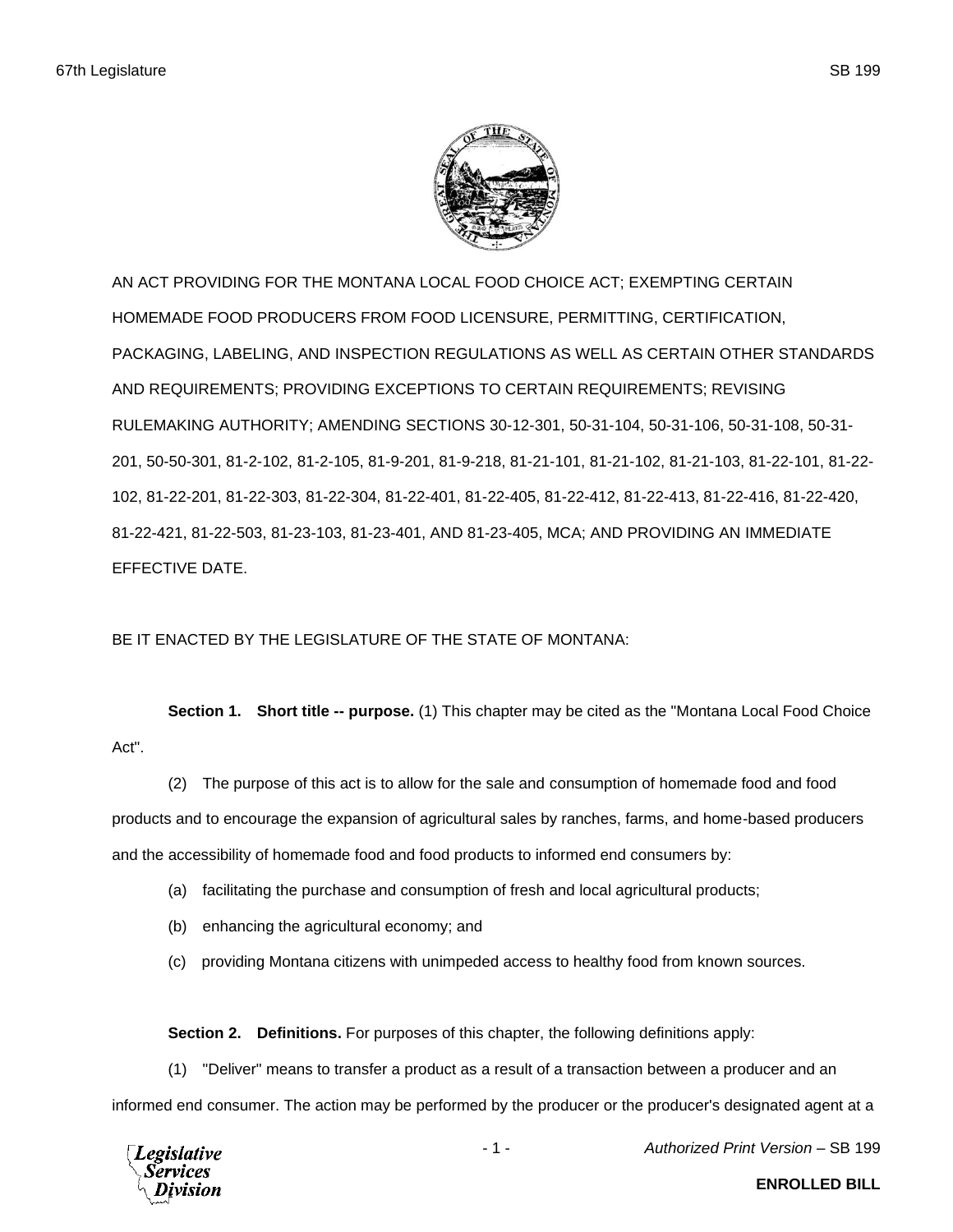farm, ranch, home, office, traditional community social event, or another location agreed to between the producer or agent and the informed end consumer.

(2) "Home consumption" means:

(a) the consumption of food or a food product in a private home; or

(b) the consumption of food or a food product from a private home.

(3) "Homemade" means food or a food product that is prepared in a private home and that is not licensed, permitted, certified, packaged, labeled, or inspected per any official regulations.

(4) "Informed end consumer" means a person who is the last person to purchase a product, does not resell the product, and has been informed that the product is not licensed, permitted, certified, packaged, labeled, or inspected per any official regulations.

(5) (a) "Producer" means a person who harvests, produces, or prepares a product that may be consumed as homemade food or a homemade food product. The term includes a person operating a small dairy, as defined in 81-21-101.

(b) The term does not include the entities listed in [section  $3(1)(c)$ ].

(6) "Small dairy" means a place where no more than 5 lactating cows, 10 lactating goats, or 10 lactating sheep are kept for producing milk.

(7) "Traditional community social event" means an event at which people gather as part of a community for the benefit of those gathering or for the benefit of the community, including but not limited to a:

(a) wedding;

(b) funeral;

- (c) church or religious social;
- (d) school event;
- (e) farmer's market;

(f) potluck;

(g) neighborhood gathering; or

(h) club meeting or social; or

(i) youth or adult outdoor club or sporting event.

(8) "Transaction" means an exchange of buying and selling, including the transfer of a product by



- 2 - *Authorized Print Version* – SB 199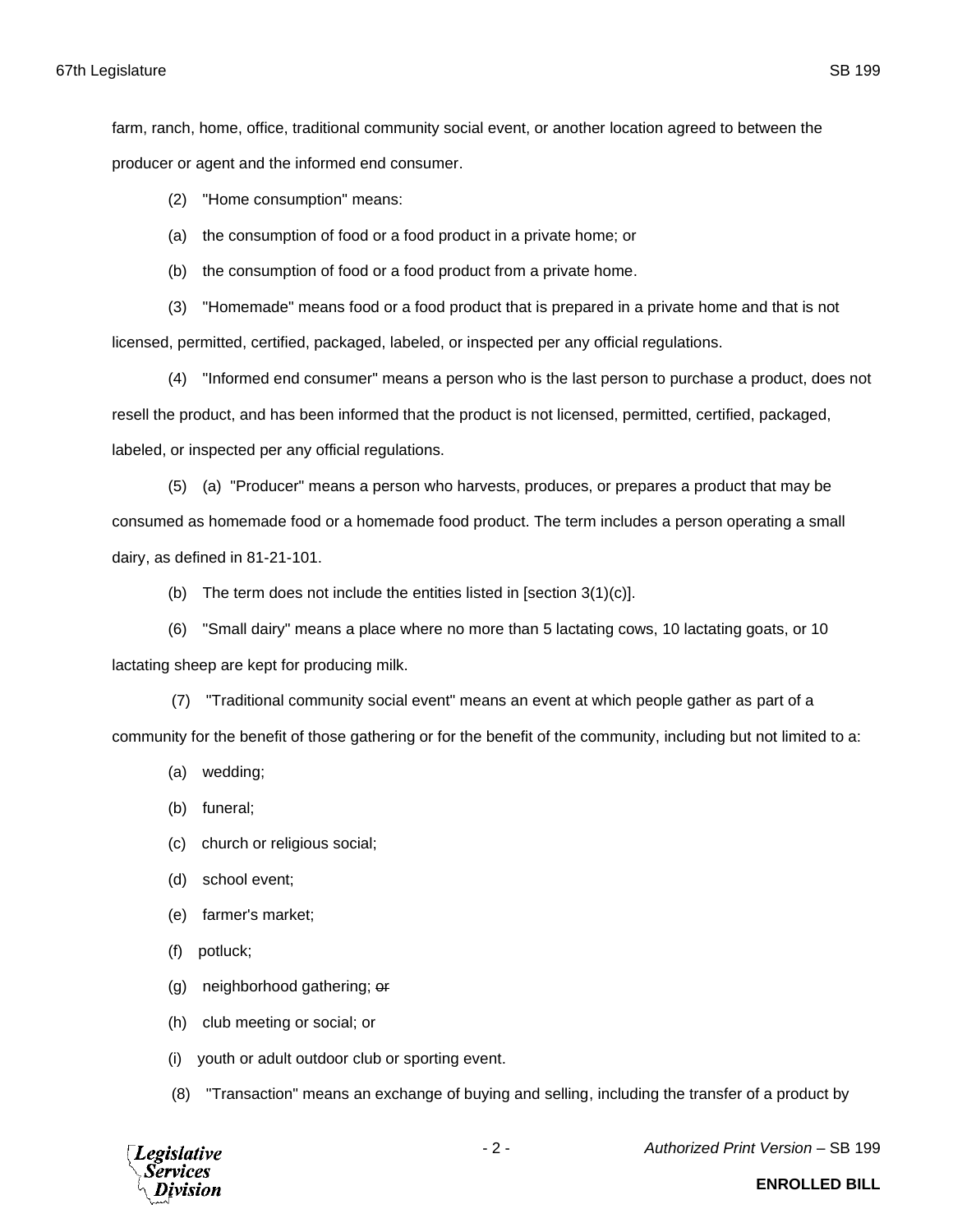delivery.

## **Section 3. Exemptions from regulations -- transactions -- information required -- exceptions.**

(1) (a) A state agency or an agency of a political subdivision of the state may not require licensure, permitting, certification, packaging, labeling, testing, sampling, or inspection that pertains to the preparation, serving, use, consumption, delivery, or storage of homemade food or a homemade food product under this chapter.

(b) This chapter does not preclude an agency from providing assistance, consultation, or inspection requested by a producer.

(c) A producer as defined in this chapter is not:

(i) a retail food establishment, a cottage food operation, or a temporary food establishment, as each term is defined in 50-50-102;

(ii) a wholesale food manufacturing establishment, as defined in 50-57-102; or

(iii) a dairy or a manufactured dairy products plant, as defined in 81-22-101.

(d) A producer is not subject to labeling, licensure, inspection, sanitation, or other requirements or standards of 30-12-301; Title 50, chapter 31; or Title 81, chapters 2, 9, 21, 22, or 23.

(2) Transactions pursuant to this chapter:

(a) must be directly between the producer and the informed end consumer;

(b) must be only for home consumption or consumption at a traditional community social event; and

(c) must occur only in this state and may not involve interstate commerce.

(3) Except as provided in subsection (7), a producer shall inform an end consumer that any

homemade food or homemade food product sold through ranch, farm, or home-based sales pursuant to this chapter has not been licensed, permitted, certified, packaged, labeled, or inspected per any official regulations.

(4) Except for raw, unprocessed fruit and vegetables, homemade food shall not be sold or used in a retail food establishment, as defined in 50-50-102, unless the food has been licensed, permitted, certified, packaged, labeled, and inspected as required by law.

(5) Except as provided in subsection (6) and pursuant to [sections 1 through 3], a producer may donate homemade food or homemade food products to a traditional community social event.

(6) A producer may not donate milk to a traditional community social event.



- 3 - *Authorized Print Version* – SB 199

**Legislative Services**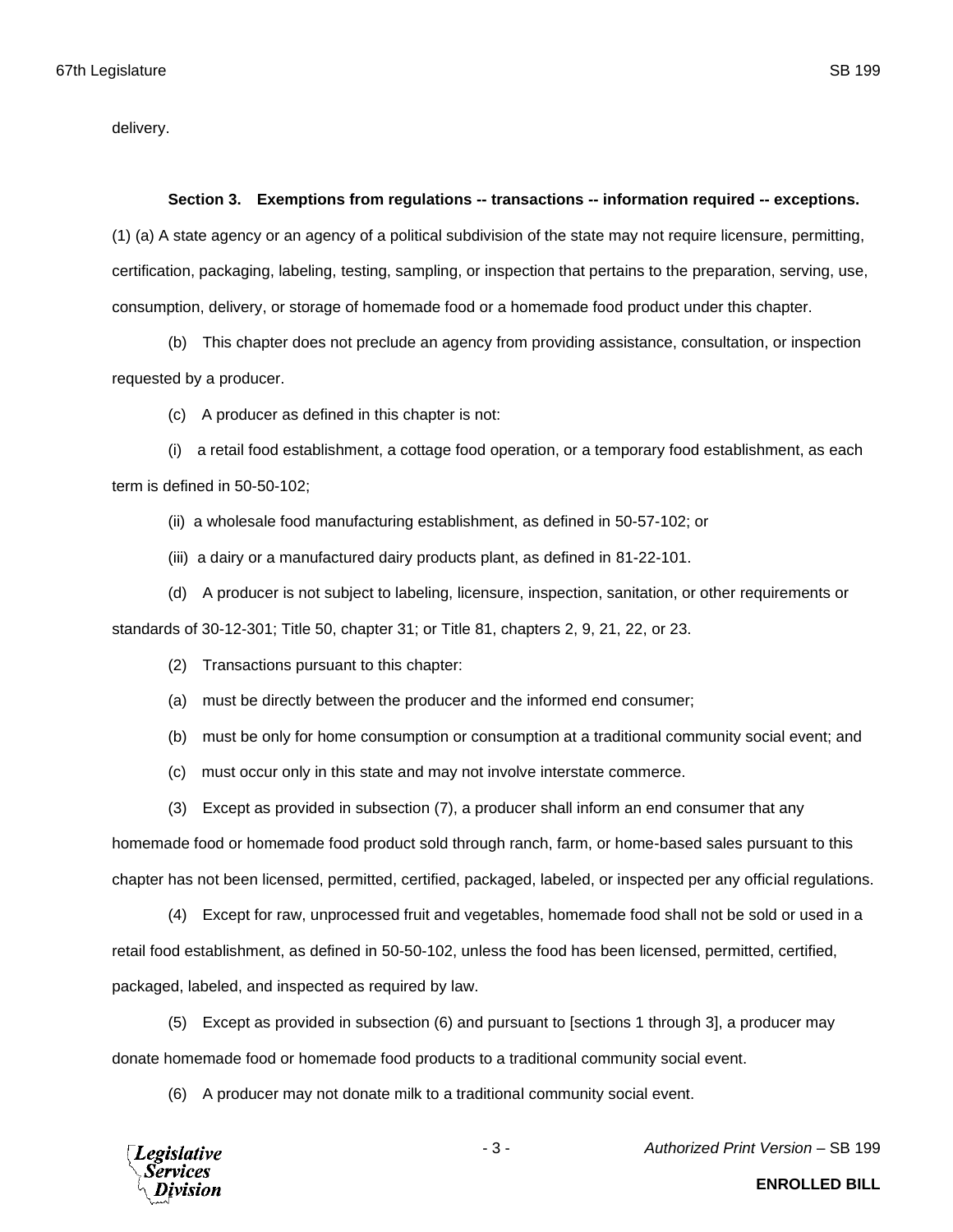(7) (a) Except for a temporary food establishment subject to 50-50-120, meat or meat products processed at a state-licensed establishment or a federally approved meat establishment, by the producer, or by any third party may not be used in preparation of homemade food that is sold pursuant to a transaction provided for in [sections 1 through 3].

(b) Subsection (7)(a) does not apply to a producer, as defined in [section 2], who slaughters fewer than 1,000 poultry birds a year except that the producer is subject to the requirements of 9 CFR 381.10(c) and the recordkeeping requirements of 9 CFR 381.175. The poultry or poultry products must not be adulterated or misbranded.

(8) A small dairy shall:

(a) sample, test, or retest every 6 months for standard plate count, coliform count, and somatic cell count of milk or cream sold as homemade food pursuant to [sections 1 through 3];

(b) sample, test, or retest every year for brucellosis for every lactating cow, lactating goat, or lactating sheep that is part of the small dairy; and

(c) maintain records for 2 years of all previous samples, tests, or retests, which must be provided to the department of livestock if the department suspects the small dairy is causing a foodborne illness.

**Section 4.** Section 30-12-301, MCA, is amended to read:

"**30-12-301. Method of sale of commodities -- general.** (1) Commodities in liquid form may be sold only by liquid measure or by weight, and, except as otherwise provided in parts 1 through 5, commodities not in liquid form may be sold only by weight, by measure of length or area, or by count. Liquid commodities may be sold by weight and commodities not in liquid form may be sold by count only if those methods give accurate information as to the quantity of commodity sold. This section does not apply to:

(a) commodities when sold for immediate consumption on the premises where sold;

(b) vegetables when sold by the head or bunch;

(c) commodities in containers standardized by a law of this state or by federal law;

(d) commodities in package form when there exists a general consumer usage to express the quantity in some other manner;

(e) concrete aggregates, concrete mixtures, and loose solid materials such as earth, soil, gravel,



- 4 - *Authorized Print Version* – SB 199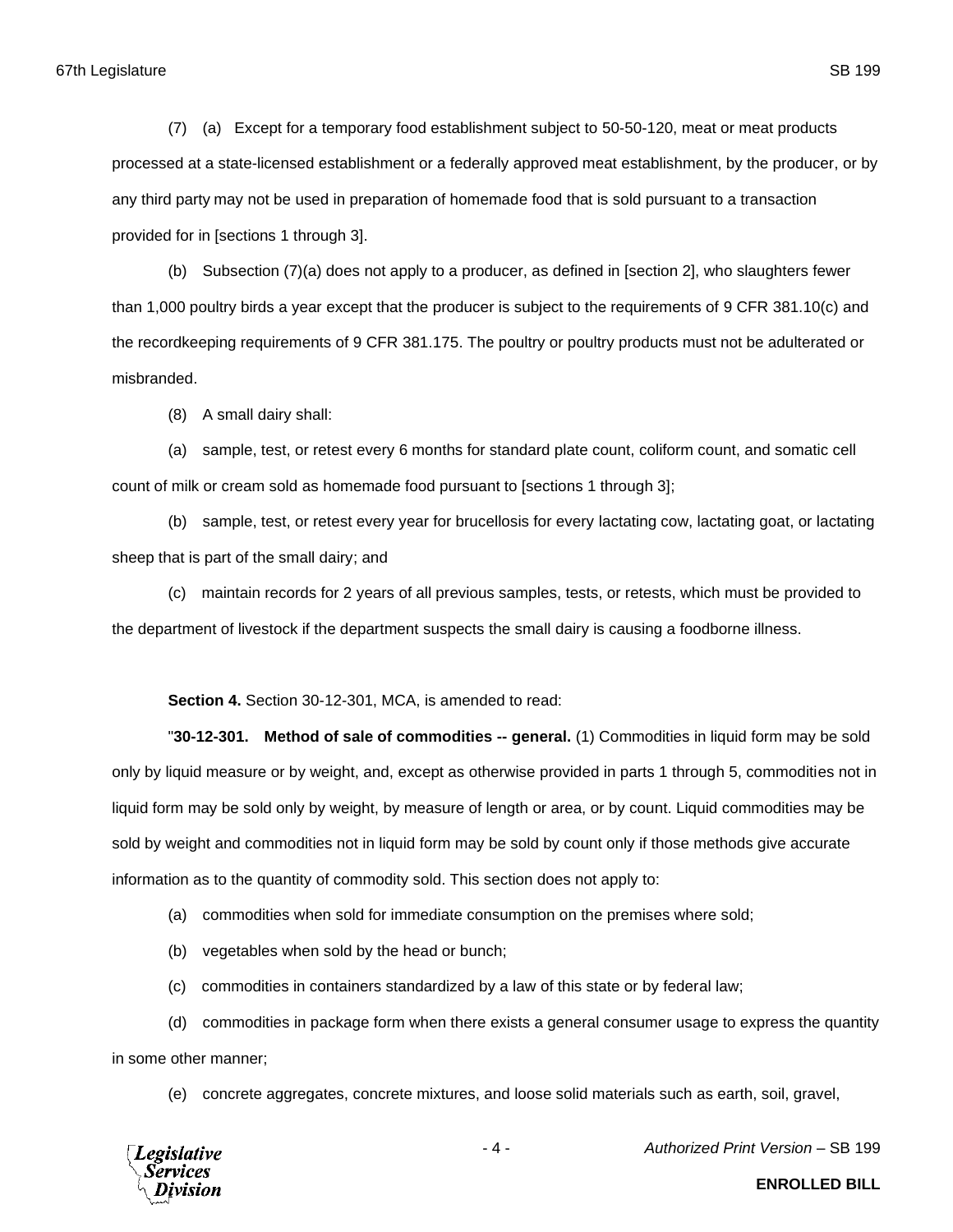crushed stone, and the like, when sold by cubic measure;

- (f) unprocessed vegetable and animal fertilizer when sold by cubic measure;  $\theta$
- (g) cottage food products as defined in 50-50-102; or
- (h) homemade food or homemade food products sold pursuant to [sections 1 through 3].

(2) The department may adopt reasonable rules necessary to ensure that amounts of commodity sold are determined in accordance with good commercial practice and are determined and represented as to be accurate and informative to all parties at interest."

**Section 5.** Section 50-31-104, MCA, is amended to read:

"**50-31-104. Department authorized to adopt rules.** (1) The department may adopt rules for the efficient enforcement of this chapter. The department may adopt by reference the regulations adopted by the food and drug administration under the federal act and the Fair Packaging and Labeling Act (15 U.S.C. 1451, et seq.).

(2) No hearing is required for adoption by reference of those regulations adopted under the federal act and the Fair Packaging and Labeling Act (15 U.S.C. 1451, et seq.).

(3) The department may not establish rules related to enforcement of this chapter for homemade food or a homemade food product sold pursuant to [sections 1 through 3]."

**Section 6.** Section 50-31-106, MCA, is amended to read:

"**50-31-106. Inspections and taking of samples authorized.** (1) The department or its authorized agents have free access at all reasonable hours to any factory, warehouse, or establishment in which foods, drugs, devices, or cosmetics are manufactured, processed, packed, or held for introduction into commerce or to any vehicle being used to transport or hold the foods, drugs, devices, or cosmetics in commerce, for the purpose of:

(a) inspecting the factory, warehouse, establishment, or vehicle to determine if any of the provisions of this chapter are being violated; and

(b) securing samples or specimens of any food, drug, device, or cosmetic after paying or offering to pay for the sample.



- 5 - *Authorized Print Version* – SB 199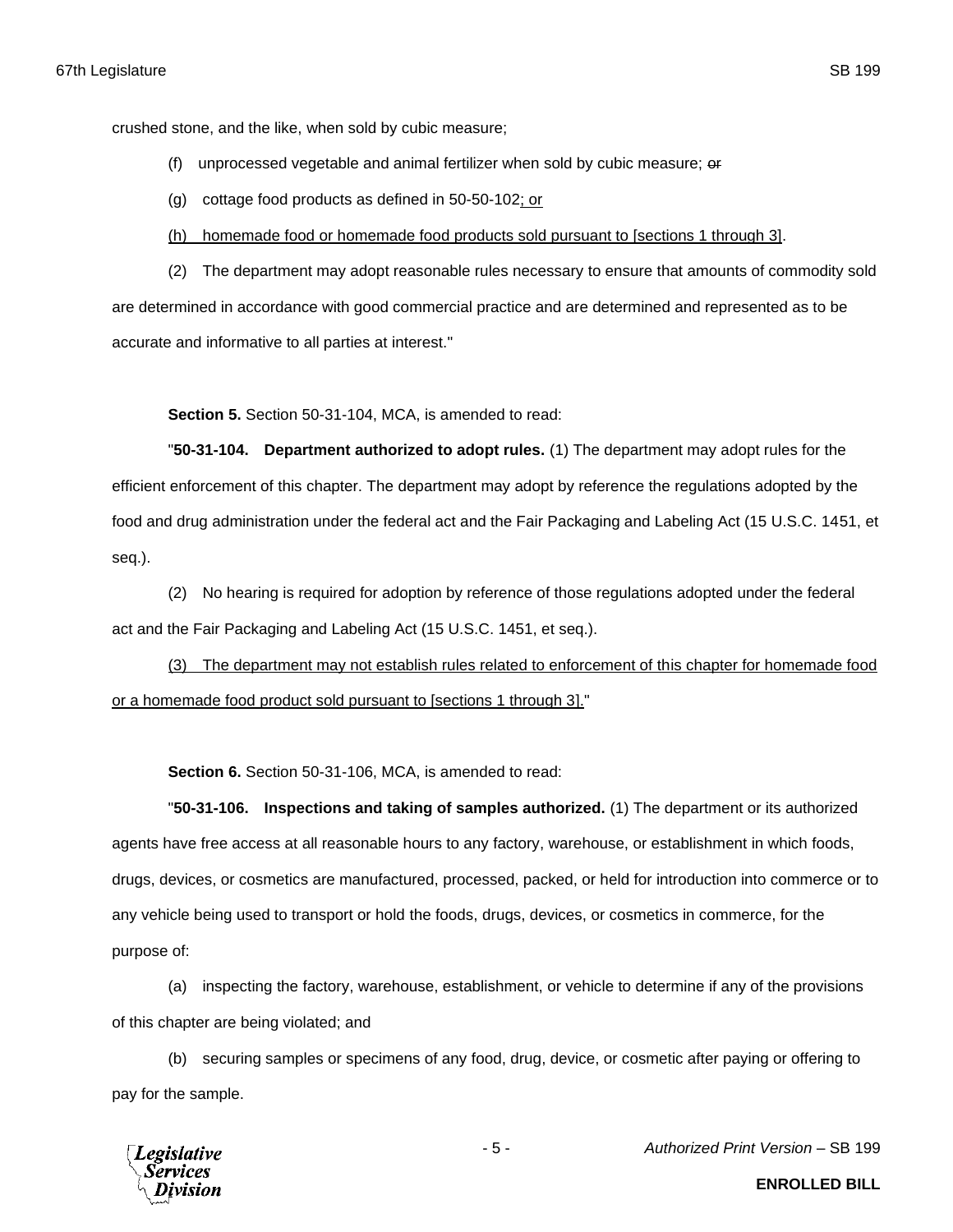(2) The department shall make or cause to be made examinations of samples secured under the provisions of this section to determine whether or not any provision of this chapter is being violated.

(3) Pursuant to [sections 1 through 3], the department may not conduct inspections of or take samples from producers as defined in [section 2]."

**Section 7.** Section 50-31-108, MCA, is amended to read:

"**50-31-108. Regulations concerning additives.** (1) The department, upon its own motion or upon the petition of any interested party requesting that a rule be established, whenever public health or other considerations in the state require, is authorized to adopt, amend, or repeal rules, whether or not in accordance with regulations promulgated under the federal act, prescribing tolerances for any added poisonous or deleterious substances for food additives, for pesticide chemicals in or on raw agricultural commodities, or for color additives, including but not limited to zero tolerances and exemptions from tolerances in the case of pesticide chemicals in or on raw agricultural commodities, and prescribing the conditions under which a food additive or a color additive may be safely used and exemptions when the food additive or color additive is to be used solely for investigational or experimental purposes.

(2) A petitioner shall establish by data submitted to the department that a necessity exists for the rule and that its effect will not be detrimental to the public health. If the data furnished by the petitioner is not sufficient to allow the department to determine whether the regulation should be promulgated, the department may require additional data to be submitted and failure to comply with the request is sufficient grounds to deny the request.

(3) In adopting, amending, or repealing rules relating to the substances, the department shall consider among other relevant factors the following, which the petitioner, if any, shall furnish:

(a) the name and all pertinent information concerning the substance, including, when available:

(i) its chemical identity and composition;

(ii) a statement of the conditions of the proposed use, including directions, recommendations, and suggestions and including specimens of proposed labeling; and

(iii) all relevant data bearing on the physical or other technical effect and the quantity required to produce the effect;



- 6 - *Authorized Print Version* – SB 199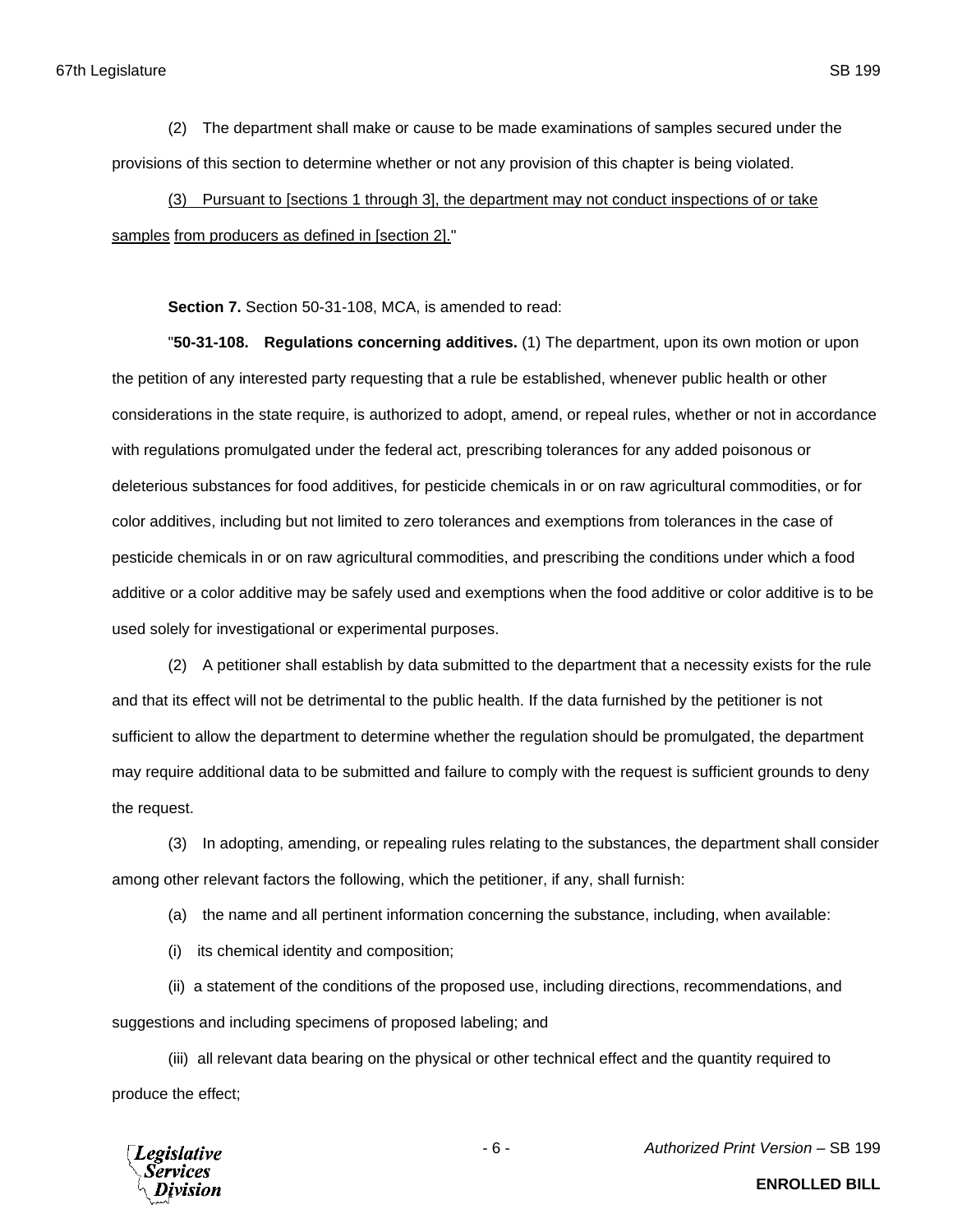## 67th Legislature SB 199

(b) the probable composition of or other relevant exposure from the article and of any substance

formed in or on a food, drug, or cosmetic resulting from the use of the substance;

(c) the probable consumption of the substance in the diet of humans and animals taking into account any chemically or pharmacologically related substance in the diet;

(d) safety factors that, in the opinion of experts qualified by scientific training and experience to evaluate the safety of the substances for the use or uses for which they are proposed to be used, are generally recognized as appropriate for the use of animal experimentation data;

(e) the availability of any needed practicable methods of analysis for determining the identity and quantity of:

(i) the substance in or on an article;

(ii) any substance formed in or on the article because of the use of the substance; and

(iii) the pure substance and all intermediates and impurities; and

(f) facts supporting a contention that the proposed use of the substance will serve a useful purpose.

(4) The department may not establish rules related to food additives under this section for homemade food or a homemade food product sold pursuant to [sections 1 through 3]."

**Section 8.** Section 50-31-201, MCA, is amended to read:

"**50-31-201. Department authorized to adopt food standards.** (1) Whenever in the judgment of the department such action will promote honesty and fair dealing in the interest of consumers, the department shall promulgate adopt regulations fixing and establishing for any food or class of food a reasonable definition and standard of identity, standard of quality, and/or fill of container.

(2) In prescribing a definition and standard of identity for any food or class of food in which optional ingredients are permitted, the department shall, for the purpose of promoting honesty and fair dealing in the interest of consumers, designate the optional ingredients which shall be named on the label.

(3) The definitions and standards so promulgated shall conform so far as much as practicable to the definitions and standards promulgated under authority of the federal act, or the department may promulgate adopt by reference the definitions and standards promulgated under authority of the federal act.

(4) The department may not adopt food standards or regulations under this section for homemade

**Legislative** Services

- 7 - *Authorized Print Version* – SB 199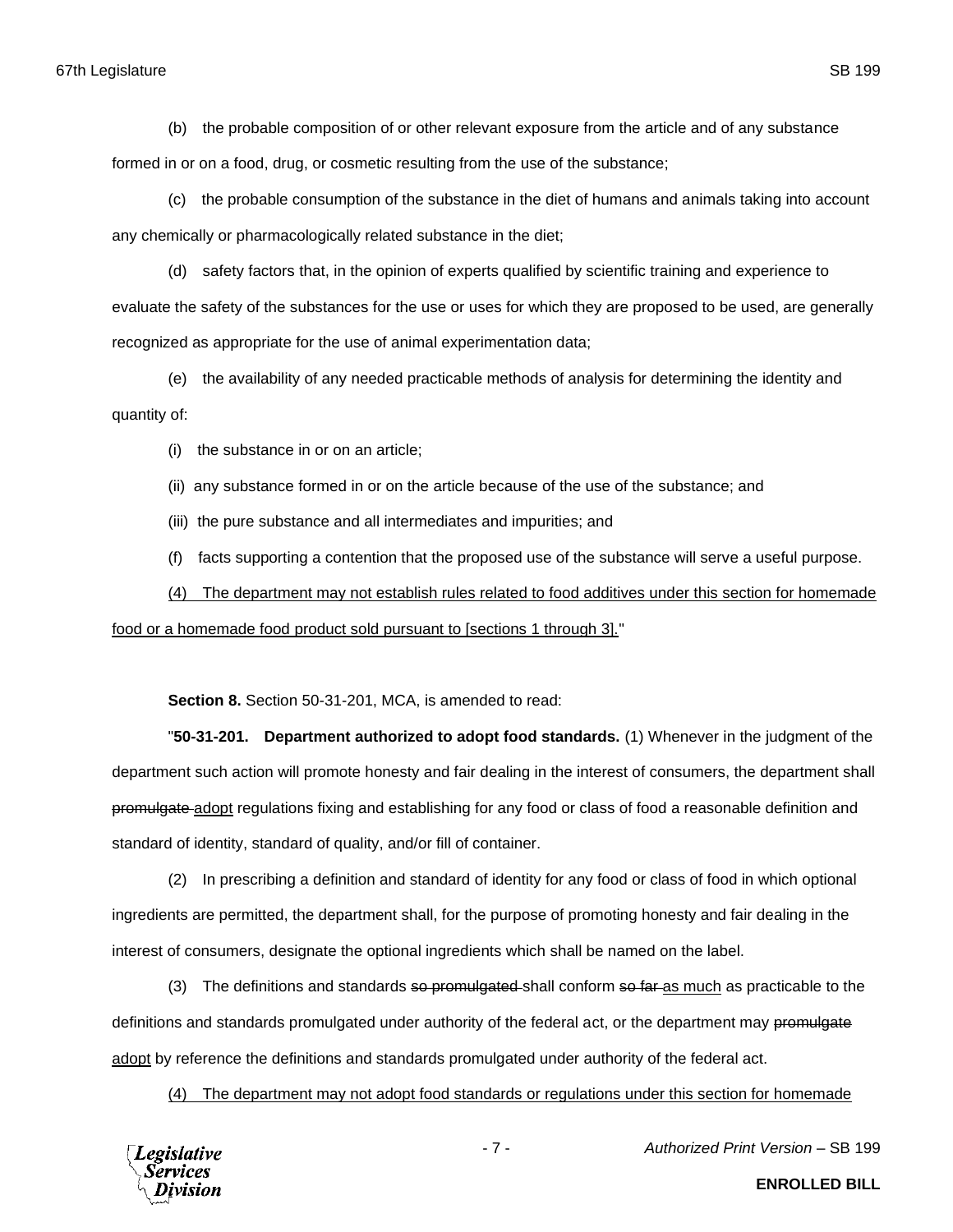food or a homemade food product sold pursuant to [sections 1 through 3]."

**Section 9.** Section 50-50-301, MCA, is amended to read:

## "**50-50-301. Health officers and sanitarians to make investigations and inspections -- training**

**requirements.** (1) State and local health officers, sanitarians-in-training, and registered sanitarians shall make investigations and inspections of retail food establishments once a year and make reports to the department as required under rules adopted by the department. An inspection may be conducted more often than once a year.

(2) A person conducting an inspection must be certified and have completed a food safety training program, such as the program administered by the national restaurant association educational foundation or its equivalent.

(3) (a) A cottage food operation is not subject to inspection under this section unless the state or local health officer is investigating a complaint based on an illness or an outbreak suspected to be directly related to cottage food products.

(b) A cottage food operation may request an inspection and pay the appropriate costs for that inspection on a voluntary basis.

(4) A producer as defined in [section 2] selling homemade food or a homemade food product pursuant to [sections 1 through 3] is not subject to inspection under this section unless the state or local health officer is investigating a complaint based on an illness or an outbreak suspected to be directly related to that homemade food or homemade food product."

**Section 10.** Section 81-2-102, MCA, is amended to read:

"**81-2-102. Powers of department.** (1) The department may:

(a) supervise the sanitary conditions of livestock in this state, under the provisions of the constitution and statutes of this state and the rules adopted by the department. The department may quarantine a lot, yard, land, building, room, premises, enclosure, or other place or section in this state that is or may be used or occupied by livestock and that in the judgment of the department is infected or contaminated with an infectious, contagious, communicable, or dangerous disease or disease-carrying medium by which the disease may be communicated. The department may quarantine livestock in this state when the livestock is affected with or has



- 8 - *Authorized Print Version* – SB 199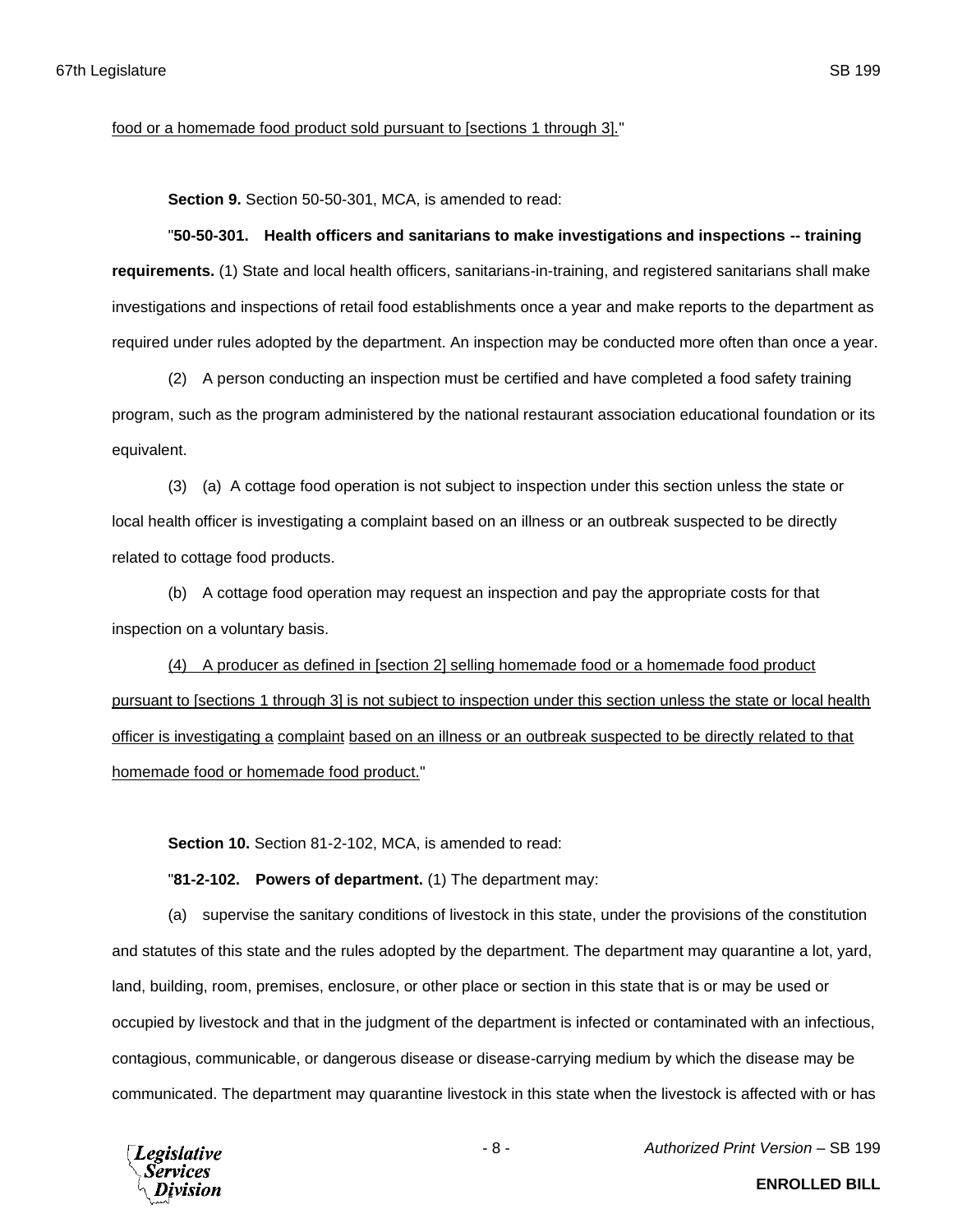been exposed to disease or disease-carrying medium. The department may prescribe treatments and enforce sanitary rules that are necessary and proper to circumscribe, extirpate, control, or prevent the disease.

(b) foster, promote, and protect the livestock industry in this state by the investigation of diseases and other subjects related to ways and means of prevention, extirpation, and control of diseases or to the care of livestock and its products and to this end may establish and maintain a laboratory, may make or cause to be made biologic products, curatives, and preventative agents, and may perform any other acts and things as may be necessary or proper in the fostering, promotion, or protection of the livestock industry in this state;

(c) impose and collect fees that the department considers appropriate for the tests and services performed by it at the laboratory or elsewhere and for biologic products, curatives, and preventative agents made or caused to be made by the department. In fixing these fees, the department shall take into consideration the costs, both direct and indirect, of the tests, services, products, curatives, and agents. All fees must be deposited in the enterprise fund account established in 81-2-116 for the use of the animal laboratory functions of the department.

(d) subject to subsection (2), adopt rules and orders that it considers necessary or proper to prevent the introduction or spreading of infectious, contagious, communicable, or dangerous diseases affecting livestock and alternative livestock in this state;

(e) (i) adopt rules and orders that it considers necessary or proper for the inspection, testing, and quarantine of all livestock and alternative livestock imported into this state; and

(ii) adopt rules and orders that it considers necessary or proper governing inspections and tests of livestock and alternative livestock intended for importation into this state to prevent the introduction or spreading of infectious, contagious, communicable, or dangerous diseases affecting livestock and alternative livestock;

(f) adopt rules and orders that it considers necessary or proper for the supervision, inspection, and control of the standards and sanitary conditions of slaughterhouses, meat depots, meat and meat food products, dairies, milk depots, milk and its byproducts, barns, dairy cows, factories, and other places and premises where meat or meat foods, milk or its products, or any byproducts thereof intended for sale or consumption as food are produced, kept, handled, or stored. An authorized representative of the department may take samples of a product so produced, kept, handled, or stored for analysis or testing by the department.

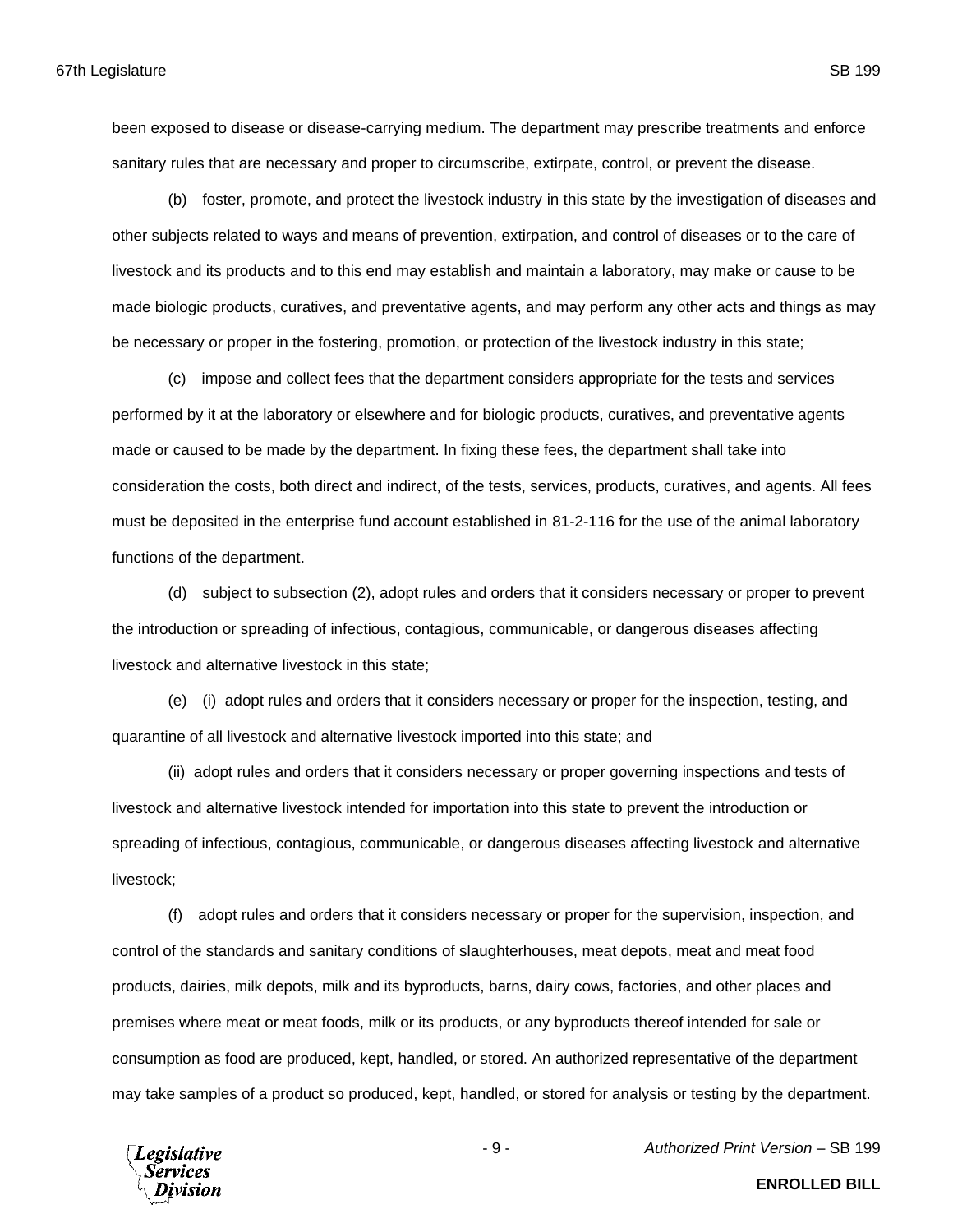67th Legislature SB 199

The records of the samples and their analysis and test, when identified as to the sample by the oath of the officer taking it and verified as to the analysis or test by the oath of the chemist or bacteriologist making it, are prima facie evidence of the facts set forth in them when offered in evidence in a prosecution or action at law or in equity for violation of 81-9-201, 81-20-101, 81-21-102, 81-21-103, part 1, 2, or 3 of this chapter, or a rule or order of the board adopted thereunder. These standards, insofar as they relate to dairies or milk and its byproducts, may not include standards of weight or measurement. A producer as defined in [section 2] selling homemade food or a homemade food product pursuant to [sections 1 through 3] is not subject to the rules and orders adopted under this subsection (1)(f) as those relate to the licensure, permitting, certification, packaging, labeling, or inspection that pertains to the preparation, serving, use, consumption, delivery, or storage of homemade food or a homemade food product.

(g) adopt rules and orders that seem necessary or proper for the supervision and control of manufactured and refined foods for livestock and the manufacture, importation, sale, and method of using a biologic remedy or curative agent for the treatment of diseases of livestock. However, as far as practicable, the standards approved by the United States department of agriculture must be adopted.

(h) slaughter or cause to be slaughtered any livestock in this state known to be affected with or that has been exposed to an infectious, contagious, communicable, or dangerous disease, when the slaughter is necessary for the protection of other livestock, and destroy or cause to be destroyed all barns, stables, sheds, outbuildings, fixtures, furniture, or personal property infected with any infectious, contagious, communicable, or dangerous disease when they cannot be thoroughly cleaned and disinfected and the destruction is necessary to prevent the spreading of the disease;

(i) indemnify the owner of any property destroyed by order of the department or pursuant to any rules adopted by the department under 81-20-101, 81-21-102, 81-21-103, or part 1, 2, or 3 of this chapter;

(j) require persons, firms, and corporations engaged in the production or handling of meat, meat food products, dairy products, or any byproducts thereof to furnish statistics of the quantity and cost of the food and food products produced or handled and the name and address of persons supplying them any of the products.

(2) (a) As used in subsection (1)(d), "order" means a command, direction, or instruction issued by the department, board, or board's administrator in circumstances that clearly constitute an existing imminent peril to the public health, safety, or welfare or to animal health or welfare.

**Legislative** 'ervices

- 10 - *Authorized Print Version* – SB 199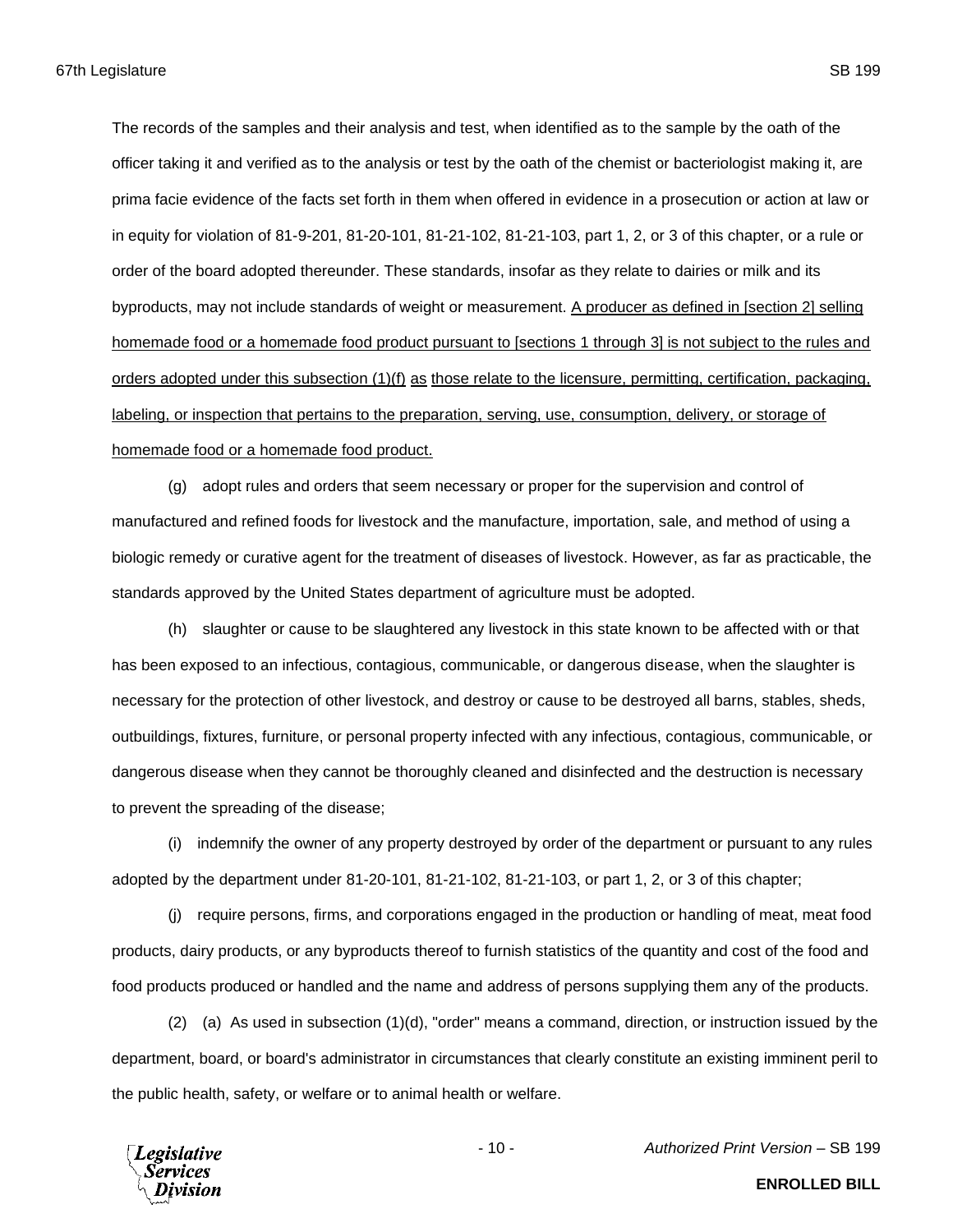(b) An order under subsection (1)(d) may last no more than 5 years and may be altered or rescinded as necessary to address the circumstances set out in subsection (1)(d). An order may not be used to create a permanent program.

(c) As used in subsection (2)(b), "program" means a legislatively or administratively created function, project, or duty of an agency.

(3) When in the exercise of its powers or the discharge of its duties it becomes necessary for employees of the department to investigate facts and conditions, they may administer oaths, take affidavits, and compel the attendance and testimony of witnesses."

**Section 11.** Section 81-2-105, MCA, is amended to read:

"**81-2-105. Authority of municipal corporations.** (1) Nothing in this title prevents the governing authority of a municipal corporation from enacting or enforcing ordinances for the inspection of slaughterhouses, meat depots, meat markets, meat food products, creameries, butter or cheese factories, dairies, or dairy products located, sold, or offered for sale in the limits of the municipal corporation. An ordinance may not be enforced in conflict with the powers of this title delegated to the department and its officers or agents.

(2) The governing activity authority of a municipal corporation may not enact or enforce ordinances pursuant to this section for producers as defined in [section 2] selling homemade food or a homemade food product pursuant to [sections 1 through 3]."

**Section 12.** Section 81-9-201, MCA, is amended to read:

"**81-9-201. Meat establishment license -- fees and renewals.** (1) It Except as provided in [section 3], it is unlawful for a person, firm, or corporation to engage in the business of slaughtering livestock or poultry, including the operation of a mobile slaughter facility as defined in 81-9-217, or processing, storing, or wholesaling livestock or poultry products without having a license issued by the department. The department shall establish an annual fee for a license issued under this section, to be paid into the state special revenue fund for the use of the department.

(2) All licenses expire each year on the anniversary date established by rule by the board of review



- 11 - *Authorized Print Version* – SB 199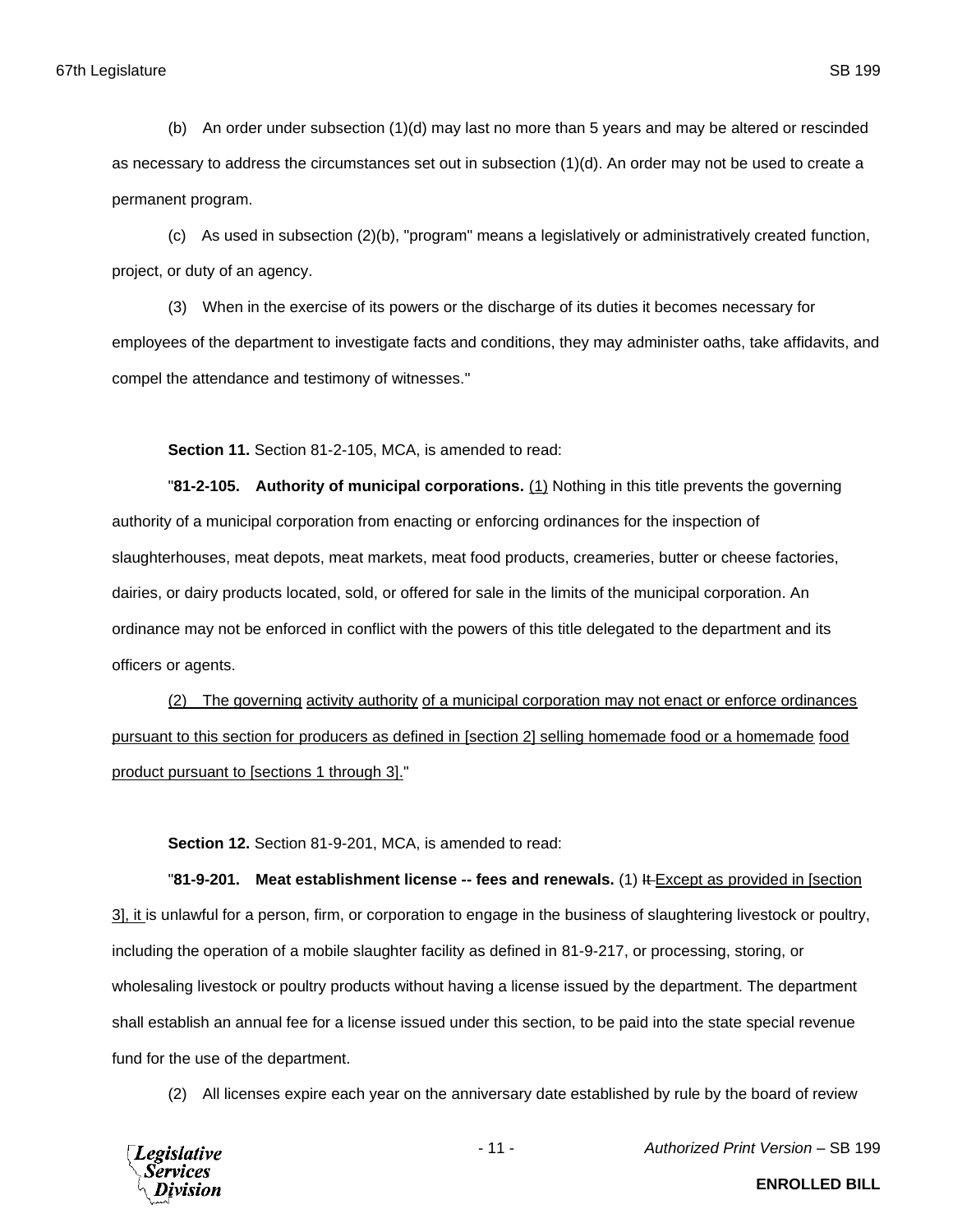established in 30-16-302 and must be renewed by the department on request of the licensee. However, when the department finds that the establishment for which the license is issued is not conducted in accordance with the rules and orders of the board made under 81-2-102, the department shall revoke the license and may not renew it until the establishment is in a sanitary condition in accordance with department rules.

(3) Investor-owned equine slaughter or processing facilities must be licensed pursuant to this section.

(4) A person, firm, or corporation violating this section or any rule or order promulgated by authority of 81-2-102 is guilty of a misdemeanor and upon conviction shall be fined not more than \$500."

**Section 13.** Section 81-9-218, MCA, is amended to read:

"**81-9-218. Exemptions.** (1) The following persons are exempt from 81-9-201, 81-9-216 through 81-9- 220, and 81-9-226 through 81-9-236:

(a) a person who slaughters livestock or poultry or prepares or processes livestock or poultry products for the person's own personal or household use; and

(b) a person who transports dead, dying, or diseased animals or poultry for the purpose of treatment, burial, or disposal in a manner that would prevent the carcasses from being used as human food; and

(c) a producer as defined in [section 2] who sells homemade food or slaughters fewer than 1,000 poultry birds a year pursuant to [section 3] except that the producer is subject to the requirements of 9 CFR 381.10(c) and the recordkeeping requirements of 9 CFR 381.175.

(2) A person engaged in the custom slaughtering of livestock or poultry delivered by the owner for custom slaughter or a person engaged in the preparation of the carcasses and parts and meat food products of the livestock or poultry when slaughtered or prepared for exclusive use in the owner's household by the owner or members of the owner's household or the owner's nonpaying guests or employees is exempt from 81-9-216 through 81-9-220 and 81-9-226 through 81-9-236 if the carcasses, parts, or meat food products or containers of the articles are:

(a) kept separate from carcasses, parts, or meat food products prepared for sale;

(b) plainly marked "Not for Sale" immediately after being slaughtered or prepared and remain plainly marked until delivered to the owner; and

(c) prepared and packaged in a sanitary manner and in a sanitary facility."



- 12 - *Authorized Print Version* – SB 199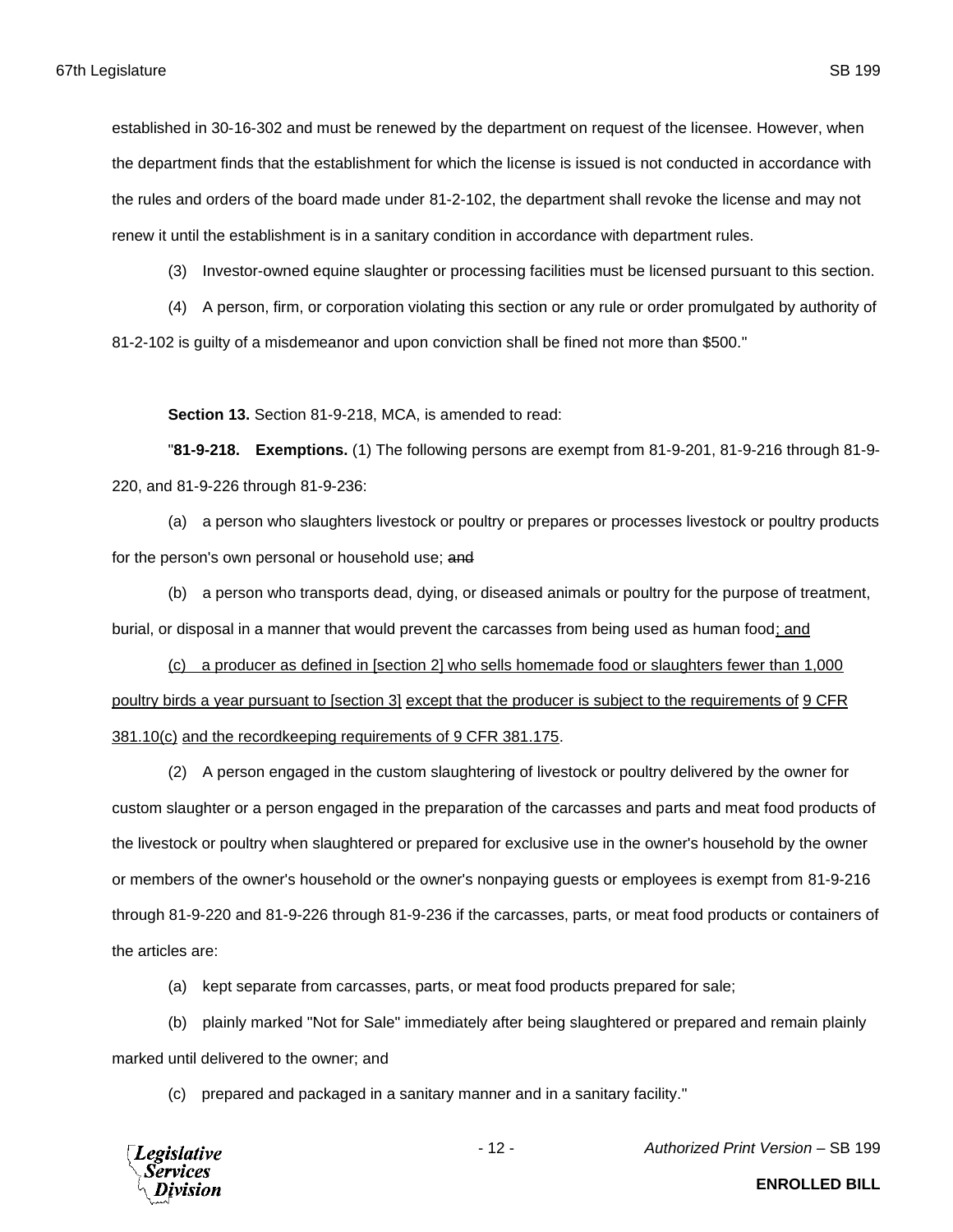**Section 14.** Section 81-21-101, MCA, is amended to read:

"**81-21-101. Definitions.** As used in this part, the following definitions apply:

(1) "Fluid milk plant" means a place where milk or cream is not produced but is purchased or collected and prepared for distribution to the consumer in liquid form.

(2) "Public consumption" means the use of milk or cream by the public for any purpose.

(3) "Small dairy" means a place where no more than 5 lactating cows, 10 lactating goats, or 10

lactating sheep are kept for producing milk."

**Section 15.** Section 81-21-102, MCA, is amended to read:

"**81-21-102. Licensing of milk plants and dairies selling milk or cream for public consumption.**

(1) It Except for a small dairy, it is unlawful for the following businesses to operate in this state without first obtaining a license from the department:

- (a) a dairy selling milk or cream for public consumption in the form in which it is originally produced;
- (b) a condensed, evaporated, or powdered milk plant;
- (c) a fluid milk plant.

(2) A license expires on December 31 of the year issued. The department may, following the

procedures in the Montana Administrative Procedure Act, deny, suspend, or revoke a license when it determines that a person to whom the license is issued has failed to comply with the rules of the department or has failed to conduct the person's establishment in a sanitary manner. All license fees collected must be deposited into the general fund.

(3) The department may issue a restraining order prohibiting a dairy from selling or giving away milk or cream not produced or handled under the laws of this state or the rules of the department. It is unlawful for a dairy, while restrained, to sell or give away for public consumption milk or cream produced or handled by the dairy, and it is also unlawful for a dairy products manufacturing plant, milk plant, or cream station to purchase or use the cream or milk from a dairy while the dairy is restrained.

- (4) The department shall establish license fees for the following facilities:
- (a) a condensed, evaporated, or powdered milk factory;

**Legislative** Services

- 13 - *Authorized Print Version* – SB 199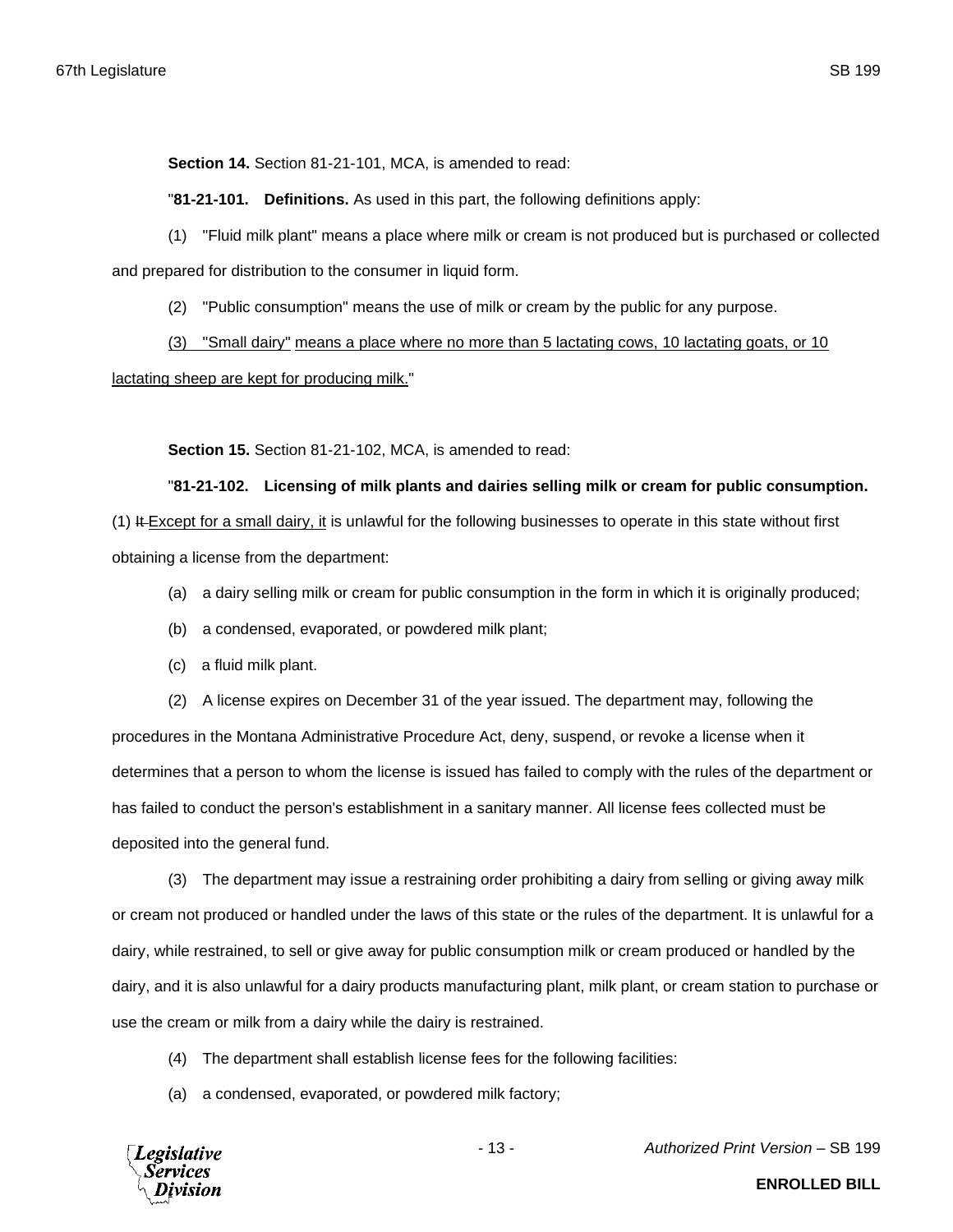- (b) a fluid milk plant; and
- (c) a dairy.
- (5) A person violating this section is guilty of a misdemeanor."

**Section 16.** Section 81-21-103, MCA, is amended to read:

"**81-21-103. Exceptions of certain producers of dairy products.** (1) The owners or operators of small dairies, dairies, creameries, butter factories, cheese factories, or other places of business engaged in the production, storage, or transportation of dairy products are not required to procure a license from the department of public health and human services for the business of production, storage, or transportation of these food products.

(2) This section does not limit:

(a) the supervision or regulation by the department of public health and human services of the sanitary condition of a restaurant, hotel, boardinghouse, or retail market or the products sold or offered for sale at those facilities; or

(b) the duties imposed by law on the department of public health and human services to make sanitary rules for the eradication or control of an epidemic of human disease that may exist in a community."

**Section 17.** Section 81-22-101, MCA, is amended to read:

"**81-22-101. Definitions.** For the purpose of this chapter, the following definitions are adopted:

(1) "Agent" means a person who is authorized by another person to act for that other person in dealing with a third person.

(2) "Butter" is the clean, nonrancid product made by gathering the fat of fresh ripened milk or cream into a mass that also contains a small portion of the other milk constituents, with or without salt, and must contain not less than 80% of milk fat. No tolerance for deficiency in milk fat is permitted. Butter may also contain added coloring matter.

(3) "Cheese" is the sound, solid, and ripened product made from milk or cream by coagulating the casein with rennet or lactic acid, with or without ripening ferments and seasoning, and must contain in the water-free substance not less than 50% of milk fat and not more than 39% of moisture. Cheese may also



- 14 - *Authorized Print Version* – SB 199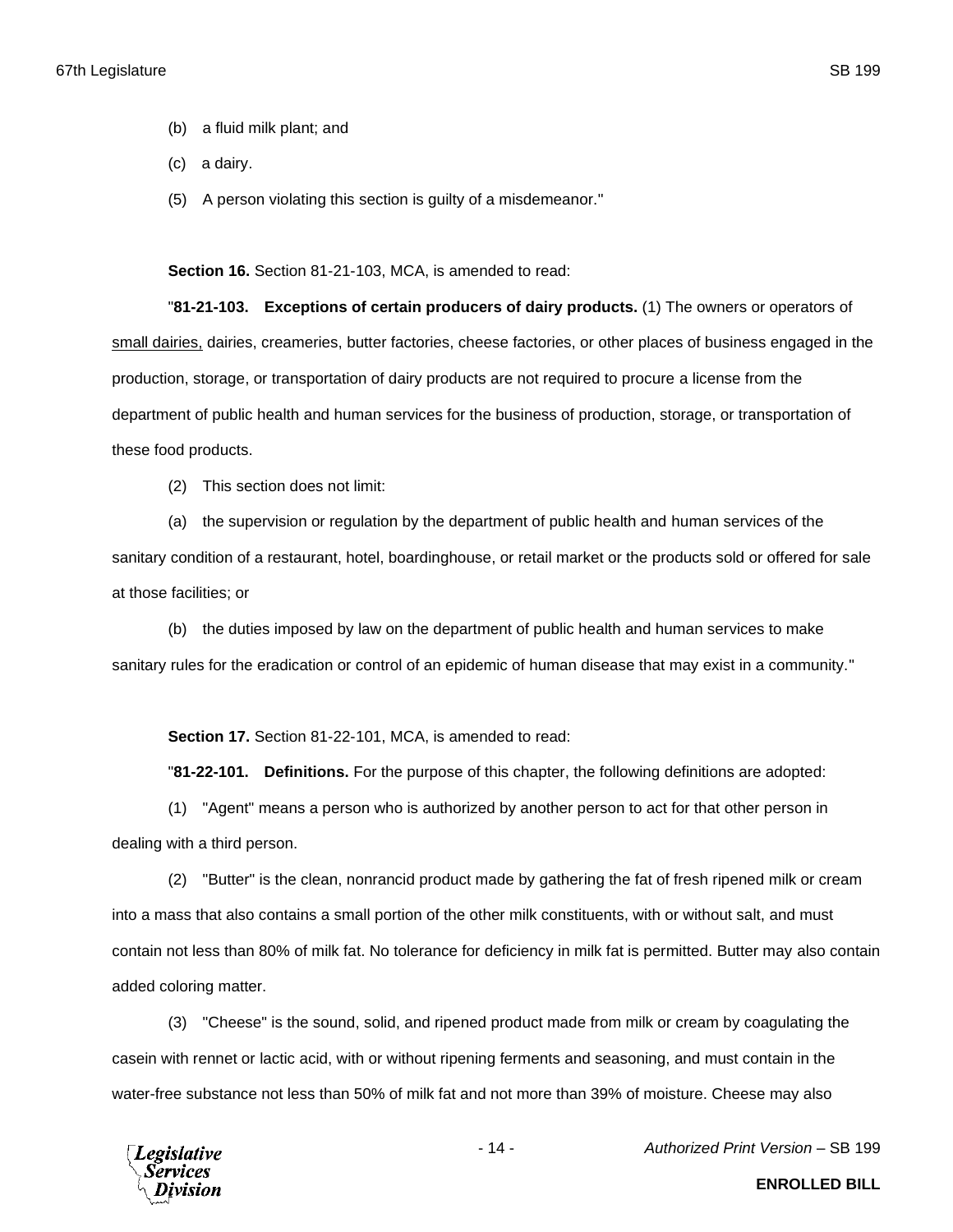(4) "C.I.P." means the procedure by which sanitary pipelines or pieces of dairy equipment are mechanically cleaned in place by circulation when this procedure meets the 3-A accepted practices for permanently installed sanitary product-pipelines and cleaning systems.

(5) "Code of Federal Regulations" refers especially but is not limited to Title 21, which contains the definitions and standards of identity for products as established by the food and drug administration, United States department of health and human services.

(6) "Cream" means the milk fat that rises to the surface when milk is allowed to stand or that is separated from milk by centrifugal force when sold, used, or intended for use in a manufactured product.

(7) "Creamery" means a place where butter is made for commercial purposes.

(8) "Culture" means the harmless lactic acid fermenting bacteria that are added to milk or cream to make manufactured dairy products like cultured buttermilk, cheese, cottage cheese, yogurt, sour cream, cream cheese, butter, and similar products.

(9) "Dairy" or "dairy farm" means a place where one or more hoofed mammals 6 or more lactating cows, 11 or more lactating goats, 11 or more lactating sheep, or 11 or more of any lactating hoofed mammals are kept, a part or all of the milk or cream from which is used for manufacturing purposes.

(10) The term "department", unless otherwise indicated, means the department of livestock provided for in Title 2, chapter 15, part 31.

(11) "Directly acidified" and similar terms mean the process of adding a food grade acid to milk or cream instead of or in addition to the adding of culture.

(12) "Filled dairy products" means milk, cream, skimmed milk, or any combination of these, whether or not condensed, evaporated, concentrated, frozen, powdered, dried, or desiccated, or any food product made or manufactured from them, to which has been added or which has been blended or compounded with fat or oil other than milk fat so that the resulting product is in imitation or semblance of a dairy product, including milk, cream, sour cream, skimmed milk, ice cream, low-fat ice cream, whipped cream, flavored milk or skim milk yogurt, dried or powdered milk, cheese, cream, cream cheese, cottage cheese, creamed cottage cheese, ice cream mix, low-fat ice cream mix, sherbet, condensed milk, evaporated milk, or concentrated milk.

(13) "French ice cream", "French custard ice cream", and similar frozen products, except sherbets and



- 15 - *Authorized Print Version* – SB 199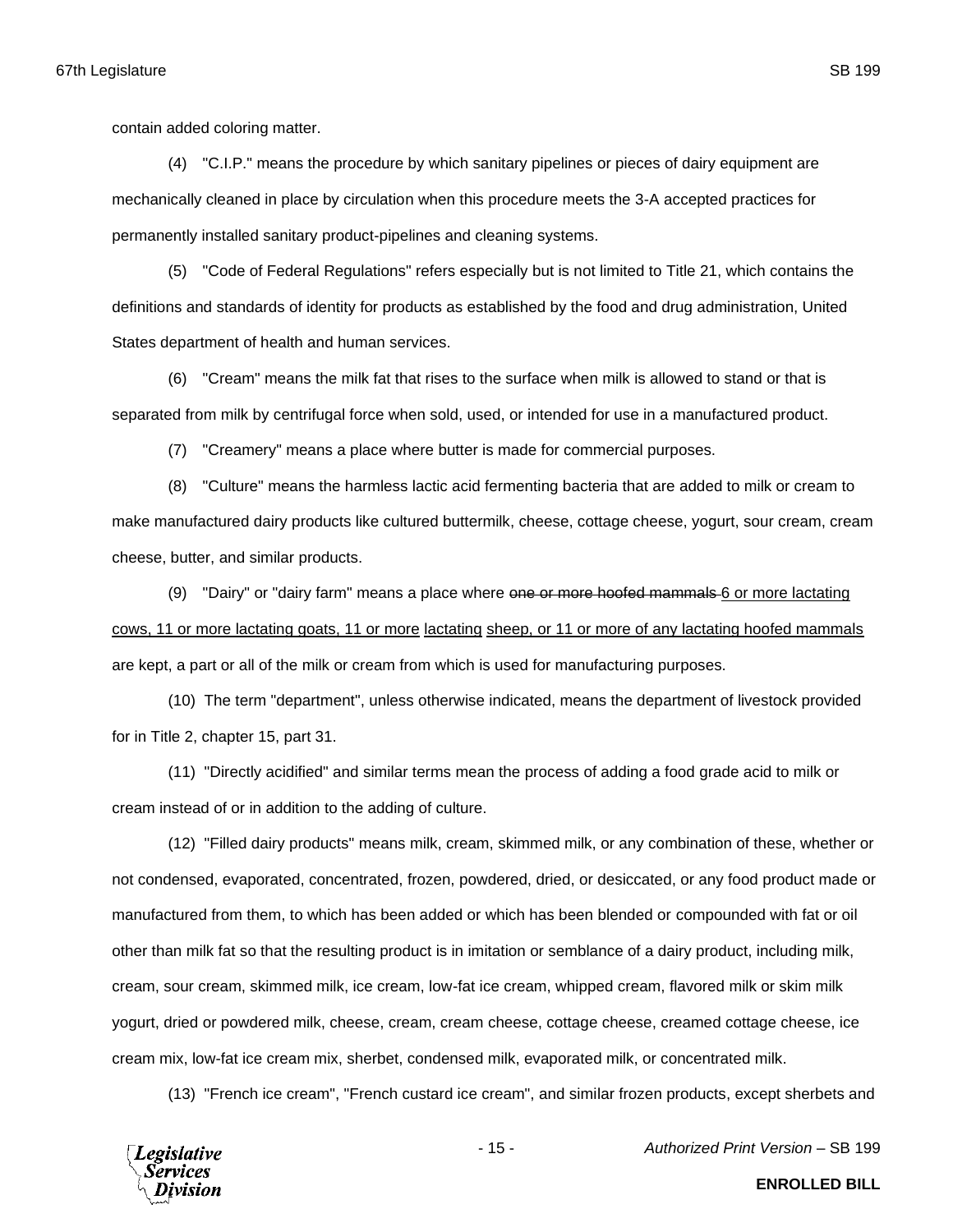water ices, are varieties of ice cream.

(14) "Grading" means the examination of milk, cream, or products by sight, odor, taste, or laboratory analysis, the results of which determine a grade designating their quality.

(15) "Ice cream" is a frozen product made with pure, sweet milk, cream, skim milk, evaporated or condensed milk, evaporated or condensed skim milk, dry milk, dry skim milk, pure milk fat, wholesome sweet butter, or any combination of these products, with or without sweetening, or clean wholesome eggs or egg products, with or without the use of harmless flavoring and coloring. Ice cream must contain not less than 10% of milk fat, not less than 33% total solids, and may or may not contain pure and harmless edible stabilizer. Ice cream may contain not to exceed 1% gelatin. A frozen milk or milk product may not be manufactured or sold unless it contains at least 10% butterfat, excepting sherbets, ices, and other exceptions under this section. All ice cream must be manufactured from pasteurized ice cream mix.

(16) (a) "Ice cream mix" is a pasteurized, unfrozen product used in the manufacture of ice cream and must comply with the requirements for ice cream.

(b) "Mix" includes the liquid, unfrozen product from which those frozen products listed under subsections (21)(a)(iii) through (21)(a)(xii) are made.

(17) "Intrastate commerce" means commerce within this state under the jurisdiction of the state and includes the operation of a business or service establishment.

(18) "Manufactured dairy product" means an item enumerated in subsection (21) or any other dairy product made by incorporating milk or cream or converting milk or cream into a different state of appearance or quality. For purposes of reporting production and licensing, manufactured dairy product includes but is not limited to:

(a) ice cream or its mix;

(b) French ice cream, custard ice cream, French custard ice cream, their low-fat counterparts, or their mixes;

(c) sherbets of all kinds or their mixes;

(d) animal or vegetable fat frozen desserts or their mixes;

(e) frozen confections or their mixes when made in a manufactured dairy products plant;

(f) water ices or their mixes;



- 16 - *Authorized Print Version* – SB 199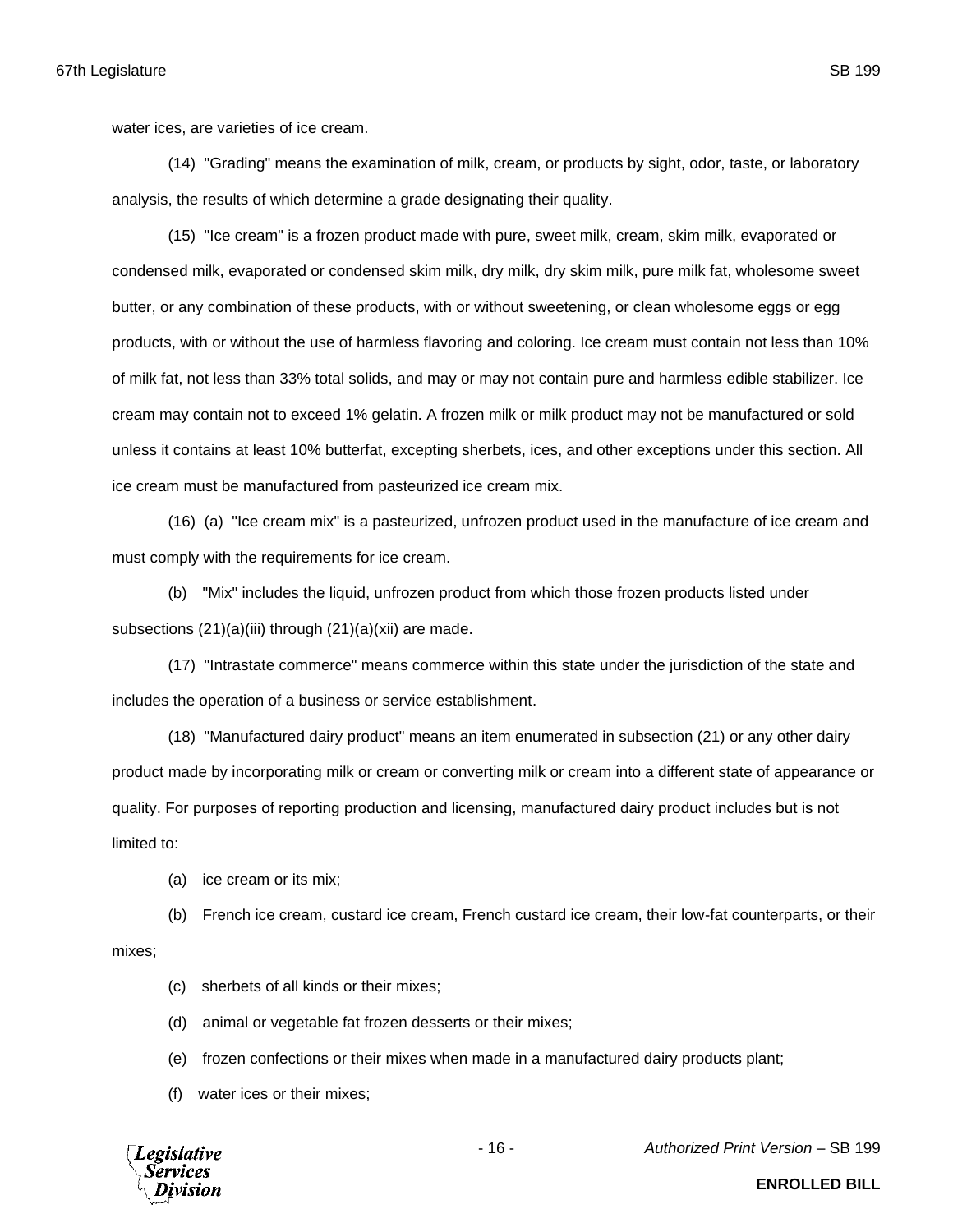- (g) frozen dessert sandwiches, bars, cones, and similar novelties;
- (h) frozen dessert made of nondairy origins and other products made in the semblance or imitation of

dairy products or their mixes when made in a manufactured dairy products plant;

(i) ice milk or its mix;

(j) cheese of all kinds, including cottage cheese, cheese curd, cheese dressing, and cream cheese, either cultured or directly acidified;

- (k) sour cream when cultured or directly acidified;
- (l) eggnog, low-fat eggnog, eggnog-flavored milk, and similar flavored products;
- (m) buttermilk, cultured or from churned butter or directly acidified;
- (n) butter;
- (o) yogurt, low-fat yogurt, or flavored yogurt, either cultured or directly acidified or frozen.

(19) "Manufactured dairy products plant" or "factory" means a place where milk or cream is collected and converted into a product or into a different state of appearance or quality or that manufactures those products listed in subsection (21). If only products of semblance or imitation of dairy products are made, the plant is not considered a manufactured dairy products plant.

(20) "Milk" means the lacteal secretion, practically free from colostrum, obtained by the milking of one or more healthy hoofed mammals located in modified accredited areas and modified certified areas or from hoofed mammals in herds fully accredited as tuberculosis-free by the United States department of agriculture or in the process of being accredited, when the milk or cream is sold for use in, intended for use in, or used in a manufactured dairy product.

(21) (a) "Milk" and "cream" mean milk and cream sold, used, or intended for manufacturing purposes or for conversion into products of a form other than the form in which originally produced or products commonly known as but not limited to:

(i) butter;

(ii) cheese, including cottage cheese, low-fat cottage cheese, cheese curd, and cream cheese, which are either cultured or directly acidified, and cheese dressings;

- (iii) ice cream or its mix;
- (iv) frozen dessert or its mix;



- 17 - *Authorized Print Version* – SB 199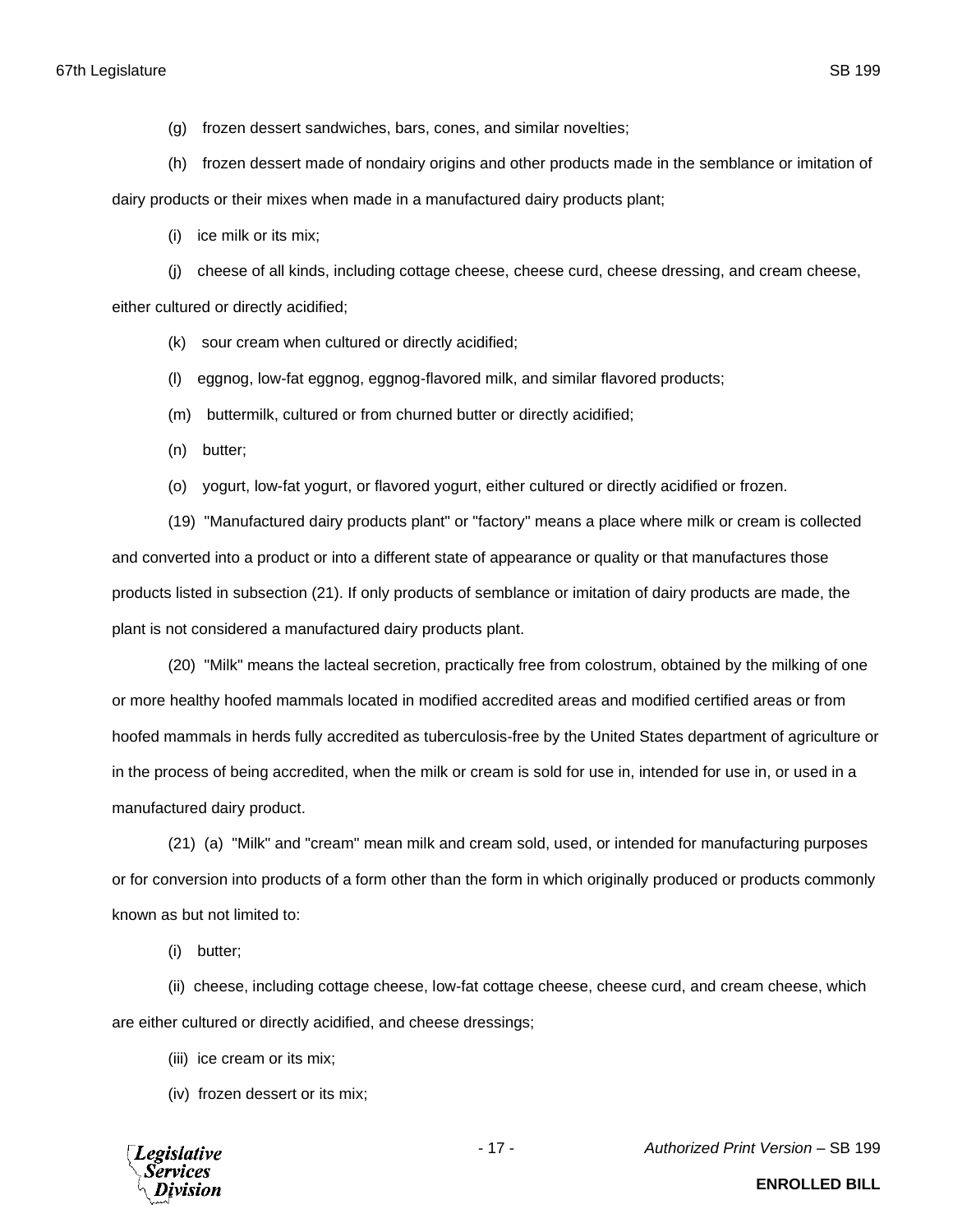- (v) sherbets of all kinds or their mixes;
- (vi) frozen ice cream bars, sandwiches, cones, and similar novelties;
- (vii) frozen desserts or products made in the semblance or imitation of frozen dessert;
- (viii) frozen confections or their mixes;
- (ix) water ices or their mixes;
- (x) ice milk or its mix;
- (xi) French ice cream, French custard, or their mixes;
- (xii) frozen custard or its mix and frozen yogurt;
- (xiii) yogurt, flavored yogurt, and low-fat yogurt;
- (xiv) sour cream, either cultured or directly acidified;
- (xv) cream cheese, either cultured or directly acidified;
- (xvi) buttermilk, either cultured, from churned butter, or directly acidified;
- (xvii) eggnog, low-fat eggnog, eggnog-flavored milk, whipped cream, flavored toppings, and similar flavored products;
	- (xviii) dry or powdered milk; and
	- (xix) condensed milk products.

(b) The items specified in subsection (21)(a) must conform to the standards of identity set forth in the Code of Federal Regulations. If standards of identity are not set forth in the code, then the standards adopted by the department prevail. The labeling of manufactured dairy products must be in accordance with the Montana Food, Drug, and Cosmetic Act.

(22) "Milk or cream station" means a place other than a creamery where deliveries of milk or cream are weighed, graded, sampled, tested, or collected for purchase.

(23) "Mislabeled", "unwholesome", "food additives", "optional ingredients", "impure", "misbranded", "contaminated", "adulterated", "perishable", "hazardous", "unfit", "spoiled", "damaged", and similar terms, when applied to a manufactured dairy product or product made in semblance or in imitation of a manufactured dairy product, are as defined in Title 50, chapter 31.

(24) "Official test" means test procedures outlined in the sources referred to under 81-22-301 concerning samples, methods, and rules of evidence.



- 18 - *Authorized Print Version* – SB 199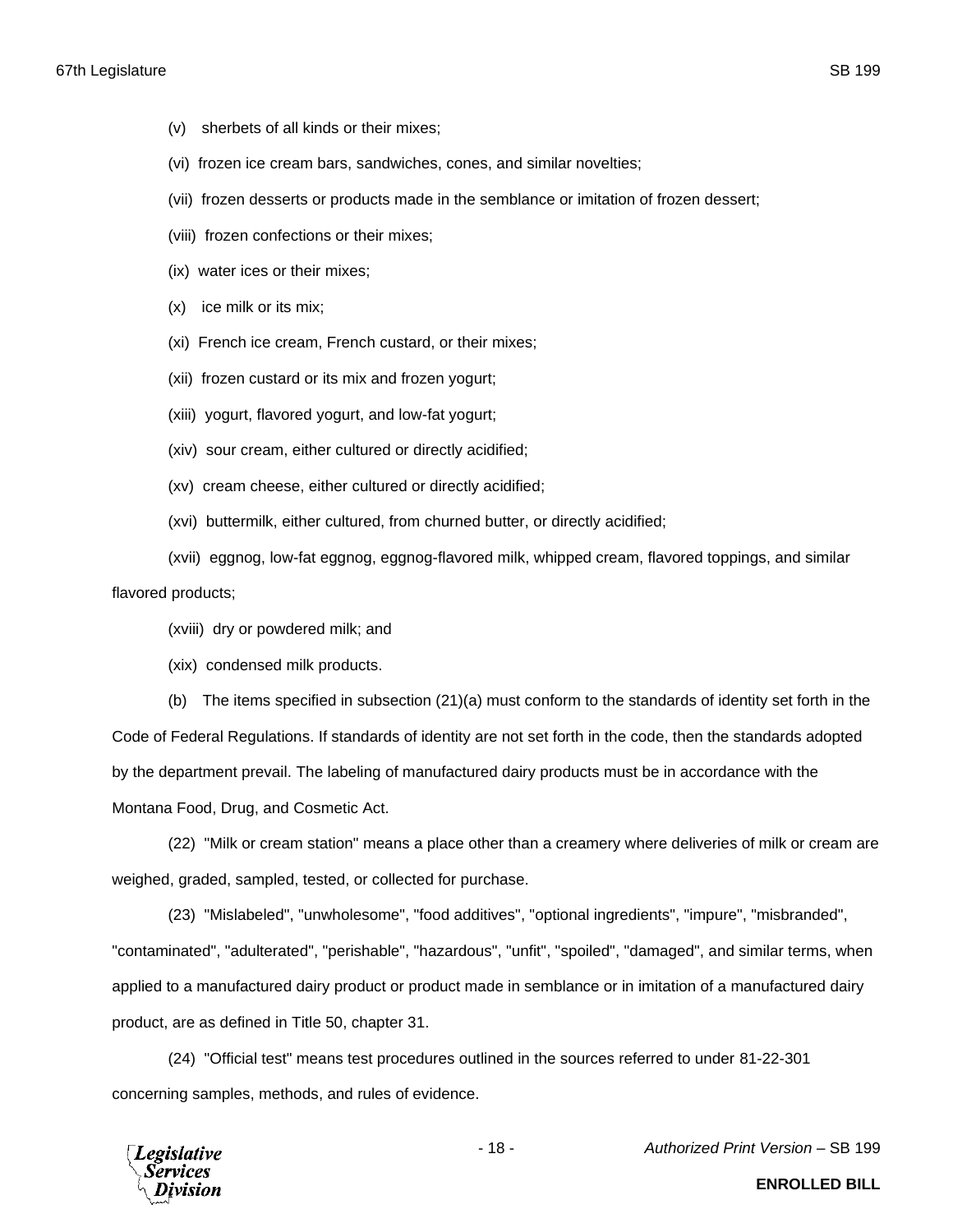(25) "Pasteurization", "pasteurizing", and similar terms mean the process of heating every particle of milk or milk product to at least 145 degrees F and holding it continuously at or above this temperature for at least 30 minutes or to at least 161 degrees F and holding it continuously at or above this temperature for at least 15 seconds in equipment that is properly operated and approved by the department. Milk products that have a higher fat content than milk or contain added sweeteners must be heated to at least 155 degrees F and held continuously at or above this temperature for at least 30 minutes, or to at least 175 degrees F and held continuously at or above this temperature for at least 25 seconds. This definition does not bar any other pasteurization process that has been recognized by the United States public health service to be equally effective and that is approved by the department.

(26) "Person" means an individual, firm, partnership, corporation, cooperative, or other business unit or trade device.

(27) "Producer" means the person who exercises control over the production of milk or cream delivered to a milk or cream receiving station or manufactured dairy products plant or who receives payment for milk or cream used in manufacturing.

(28) "Safe temperature" means 45 degrees F or less unless the product is frozen, in which case the temperature must be at or below 0 degrees F.

(29) "Small dairy" means a place where no more than 5 lactating cows, 10 lactating goats, 10 lactating sheep, or 10 other lactating hoofed mammals are kept for producing milk.

(29)(30) "Testing", "test", "tested", and similar words mean the examination of milk, cream, or manufactured dairy products by sight, odor, taste, or biological or chemical laboratory analysis to determine their quality, wholesomeness, or composition.

(30)(31) "Water ice" means a frozen product containing but not limited to the following ingredients: water, sugar, flavoring, coloring, stabilizers, and other ingredients allowed by the Code of Federal Regulations as optional ingredients."

**Section 18.** Section 81-22-102, MCA, is amended to read:

"**81-22-102. General authority of department.** (1) The department may regulate and establish sanitation standards for persons operating dairies producing milk for manufacturing purposes. The department



- 19 - *Authorized Print Version* – SB 199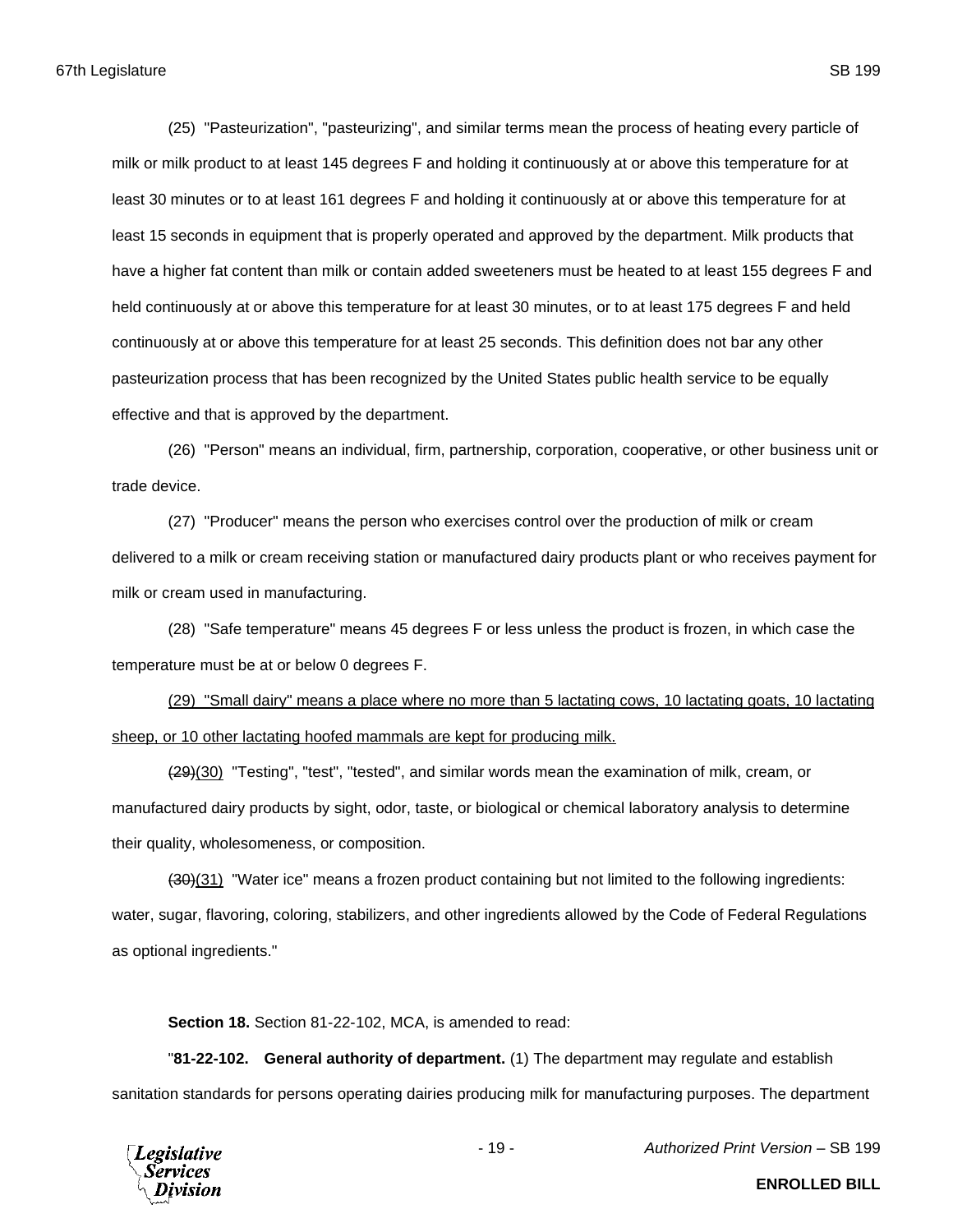may regulate and establish sanitation and quality standards for a person engaged in the processing of

manufactured dairy products or of products made or sold in the semblance or imitation of dairy products in this state when those products made in semblance or imitation of dairy products are made in a manufactured dairy products plant.

(2) The department may adopt minimum standards for the production, transportation, grading, testing, use, processing, packaging, and storage of milk and cream used for manufacturing purposes and of manufactured dairy products.

(3) The department shall adopt rules and establish fees for licenses for selling or producing milk as required by 81-23-202.

(4) The department may not establish fees, rules, or standards under this chapter for small dairies selling milk or cream as homemade food or a homemade food product pursuant to [sections 1 through 3]."

**Section 19.** Section 81-22-201, MCA, is amended to read:

"**81-22-201. License required to operate manufactured dairy products plant.** (1) It shall be unlawful for any person to operate a manufactured dairy products plant, concentrated, condensed, or evaporated milk and/or cream plant, milk and cream buying station, creamery, dairy producing milk for manufacturing purposes, water ice manufacturing plant, cheese plant including cottage cheese, and cream cheese, sour cream, yogurt, or frozen dessert manufacturing plant without first obtaining a license from the department.

(2) Any manufactured dairy products plant or dairy which undergoes a change of ownership shall be considered a new plant or dairy for relicensing purposes, provided that changes of ownership shall not be construed to include changes of stockholders.

(3) A small dairy selling milk or cream as homemade food or a homemade food product pursuant to [sections 1 through 3] is exempt from the licensing requirements of this section."

**Section 20.** Section 81-22-303, MCA, is amended to read:

"**81-22-303. Sampling and testing by department.** (1) The Except as provided in subsection (2), the department shall have the authority to sample, test, and/or or retest samples of milk or cream or their products

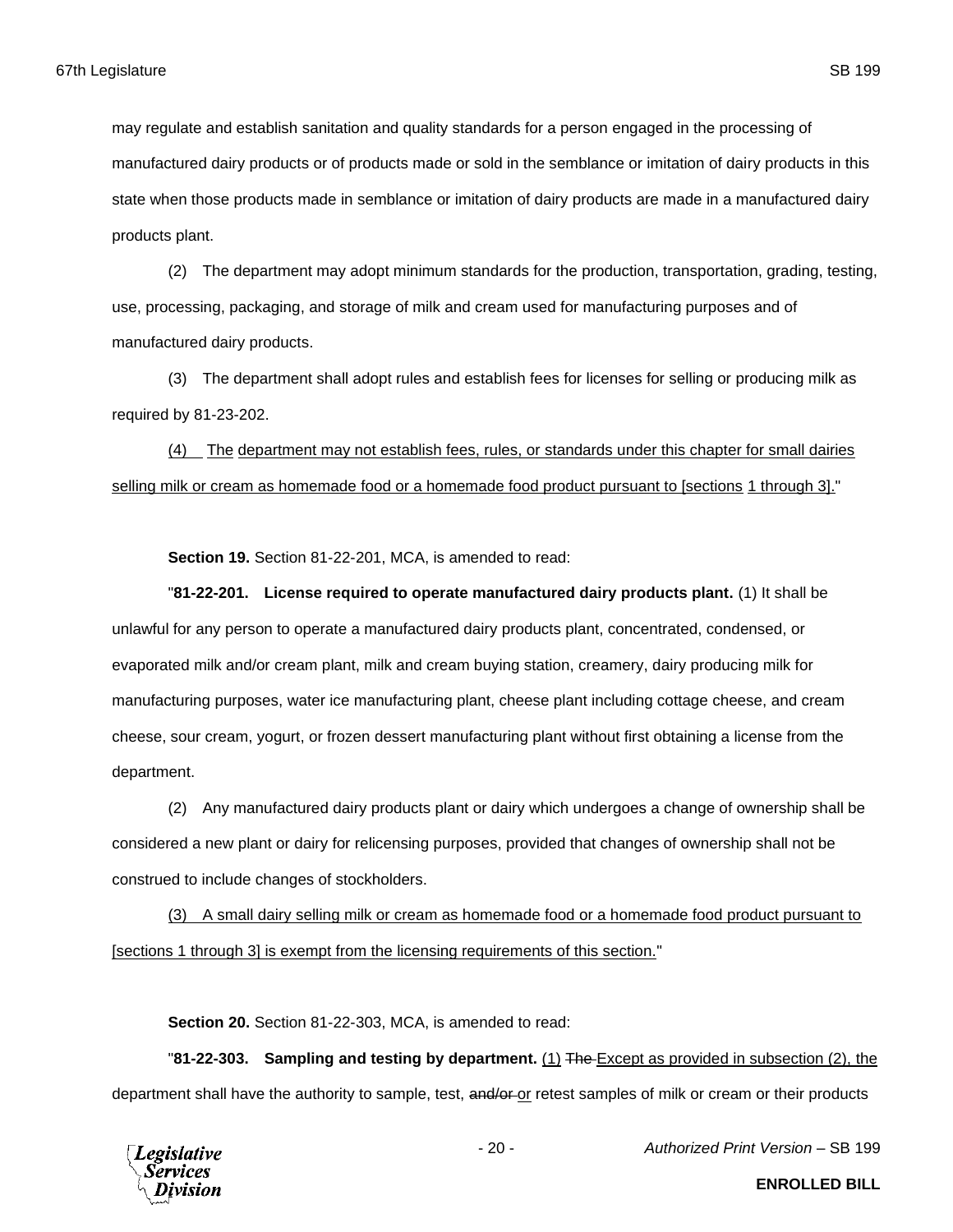at any dairy, at the premises of any supplier of milk or cream for manufacturing purposes, or at any manufactured dairy products plant, milk plant, or cream buying or receiving station.

(2) The department may not sample, test, or retest milk or cream sold as homemade food pursuant to [sections 1 through 3]."

**Section 21.** Section 81-22-304, MCA, is amended to read:

"**81-22-304. Department's right of entry into dairy or plants for inspection -- penalty.** (1) The department or its authorized agent has the right of entry during normal business hours, including Sundays and holidays, into a dairy supplying milk or cream for manufacturing purposes, manufactured dairy products plant, milk plant, cream receiving station, transportation facility, or any premises where dairy products, dairy manufactured products, or their substitutes or imitations are produced, manufactured, sold, offered for sale, or stored while in transit to inspect the dairy or plant, its facilities and products, or to obtain samples for testing or analysis. It is unlawful for a person to interfere with the department or its authorized agent in the performance of its duty to enter, inspect, or obtain samples.

(2) Violation of this section is a misdemeanor and subjects the offender to a fine of not less than \$50 and not more than \$500 or to imprisonment in the county jail for not less than 1 or more than 30 days or both such fine and imprisonment.

(3) The department's right of entry under this section does not apply to small dairies selling milk or cream as homemade food or a homemade food product pursuant to [sections 1 through 3]."

**Section 22.** Section 81-22-401, MCA, is amended to read:

"**81-22-401. Grading of milk -- condemnation of unsafe milk.** Milk Except for milk or cream sold as homemade food or a homemade food product pursuant to [sections 1 through 3], milk or cream purchased for use in milk plants or for use in a manufactured dairy product in this state shall be graded by licensed graders, weighers, and samplers. It is unlawful to sell, purchase, or use milk or cream for a food purpose if the milk or cream is found to be musty, adulterated, rancid, dirty, with marked undesirable odors or flavors, or to contain foreign objects, fragments, substances, or excessive bacteria. The milk or cream grader or the department shall condemn the milk or cream and may add to the milk or cream a nontoxic coloring substance or rennet and



- 21 - *Authorized Print Version* – SB 199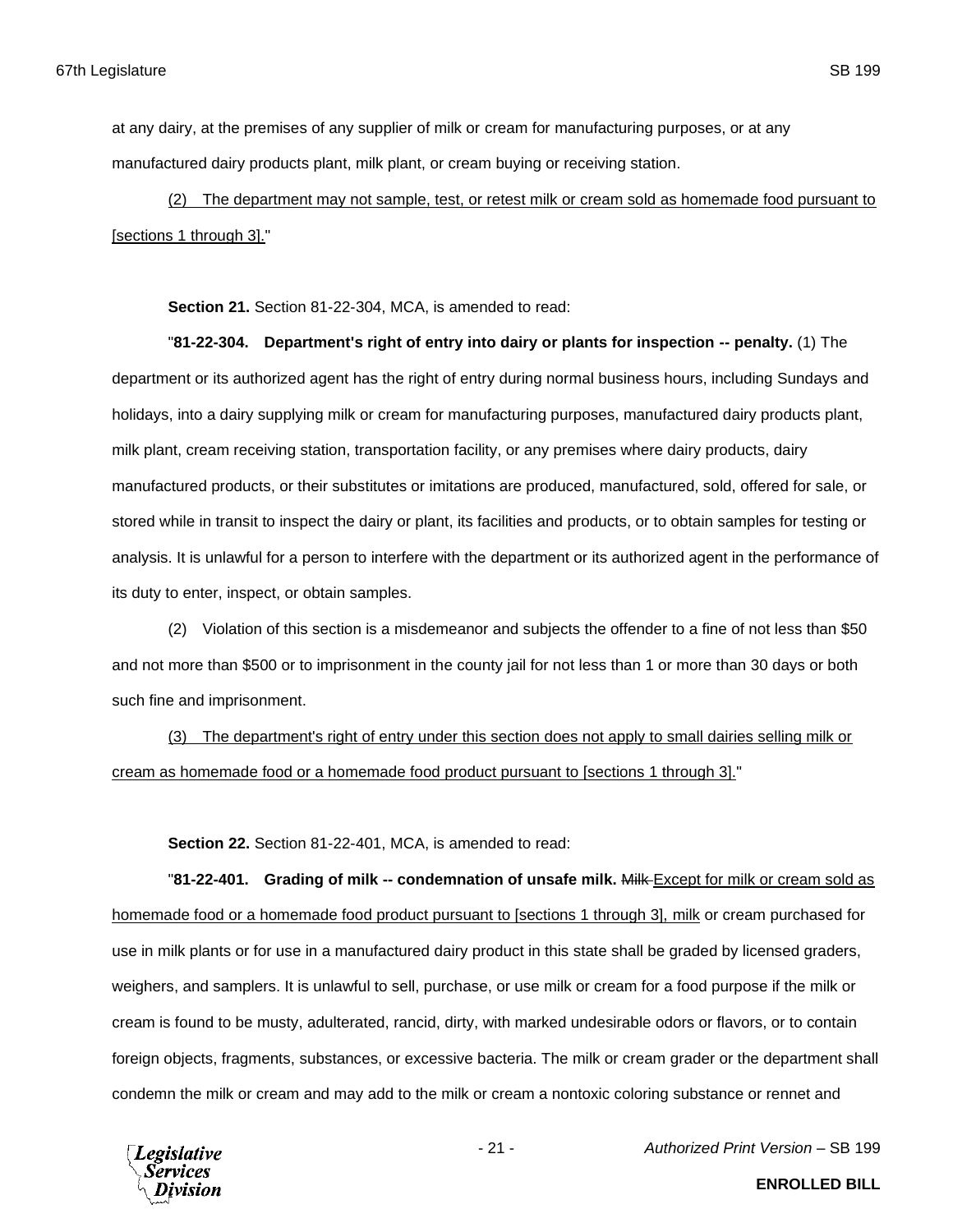return it to or leave it with the producer with an explanation of the cause for rejection."

**Section 23.** Section 81-22-405, MCA, is amended to read:

"**81-22-405. Labeling of cheese containers.** It shall be Except for a small dairy selling milk or cream as homemade food or a homemade food product pursuant to [sections 1 through 3], it is unlawful and punishable as a misdemeanor for any person to offer for sale, expose for sale, or sell any cheese in any container or wrapper unless such container or wrapper bears a legible label or inscription indicating the net weight, type or style of cheese, and the manufacturer's or distributor's name and address or plant number."

**Section 24.** Section 81-22-412, MCA, is amended to read:

"**81-22-412. Manufactured products to conform to standards of identity.** It shall be Except for a small dairy selling milk or cream as homemade food or a homemade food product pursuant to [sections 1 through 3], it is unlawful for any person to manufacture, display, transport, sell, or offer for sale in Montana as a manufactured dairy product any substance or product which does not conform to the standards of identity for such product as defined in the Code of Federal Regulations or to the standard of identity established by the department."

**Section 25.** Section 81-22-413, MCA, is amended to read:

"**81-22-413. Pasteurization required.** (1) All milk and cream used in the manufacture of any dairy product or products made in semblance or imitation of dairy products sold, offered for sale, purveyed, stored, displayed, or transported in Montana must be pasteurized. However, cheese held, stored, or aged for at least 60 days at not less than 35 degrees F is not required to be made from pasteurized milk or cream but must be labeled "made from raw or unpasteurized milk or unpasteurized cream", as the case may be. Other cultured raw or unpasteurized dairy products that can be made safe by aging must be similarly aged and labeled as required above.

(2) The pasteurization and labeling requirements of this section do not apply to milk or cream sold as homemade food or a homemade food product pursuant to [sections 1 through 3]."

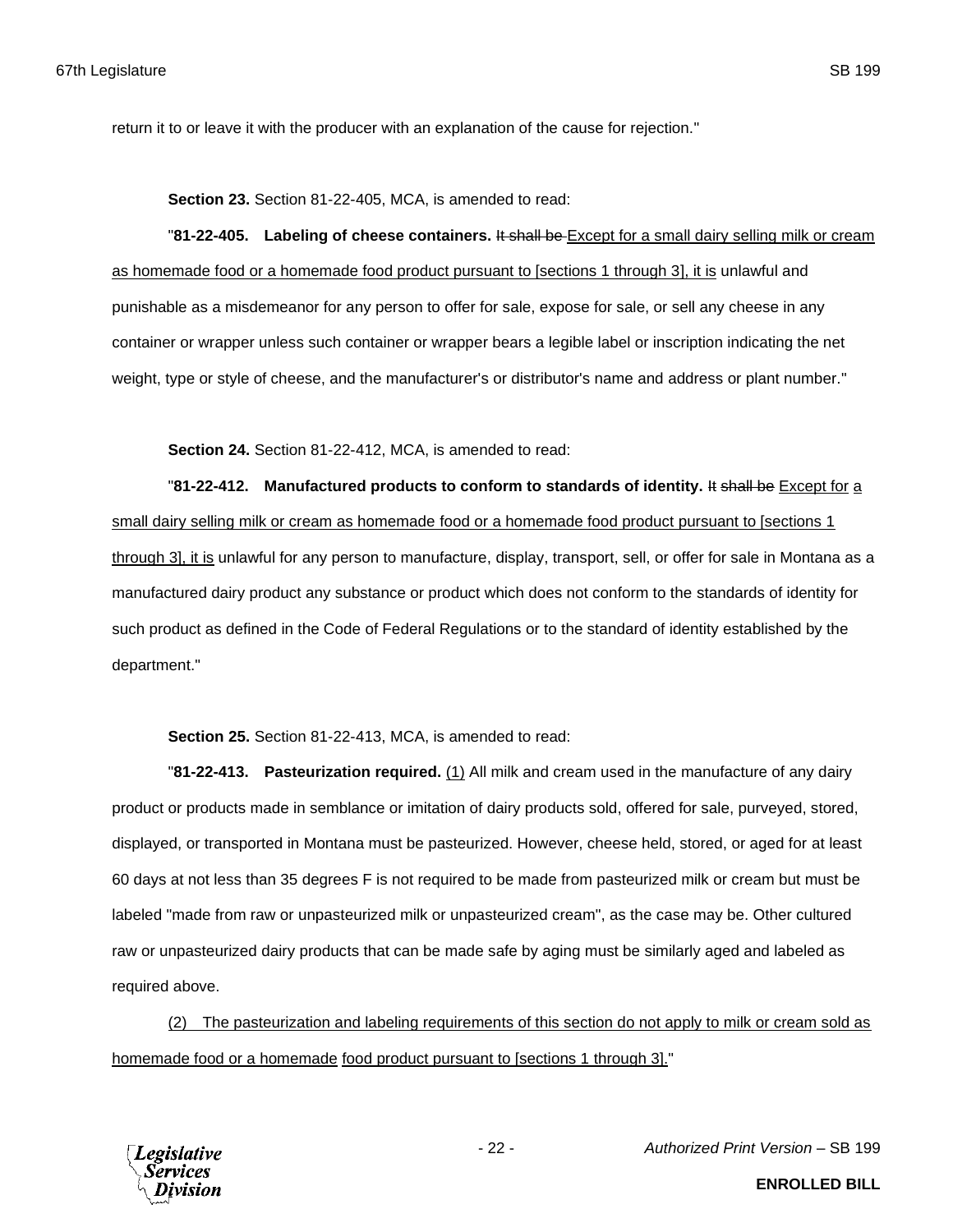**Section 26.** Section 81-22-416, MCA, is amended to read:

"**81-22-416. Milk and manufactured dairy products to conform to standards.** All Except for milk or cream sold as homemade food or a homemade food product pursuant to [sections 1 through 3], all milk and cream used in manufactured dairy products, and the manufactured dairy products, shall conform to the standards of purity, quality, and wholesomeness as provided in this chapter or in the regulations promulgated under the authority of this chapter."

**Section 27.** Section 81-22-420, MCA, is amended to read:

"**81-22-420. Labeling of animal or vegetable fat contents on frozen desserts.** (1) Any frozen dessert made in the semblance of or in imitation of ice cream in this chapter, which contains any amount of animal fat (other than milk fat) or vegetable fat or oil (other than any such fat or oil which is naturally present in any flavoring ingredient), shall be labeled as an animal fat product or vegetable fat product, or a combination of both, as the case may be. Such animal fat or vegetable fat products shall be manufactured from a pasteurized mix which has been processed in a licensed manufacturing dairy product plant. All persons manufacturing, offering for sale or exchange, or selling such animal fat or vegetable fat frozen desserts shall be subject to the sanitary, reporting, and licensing regulations of this chapter and of the regulations promulgated under the authority of this chapter.

(2) No representation shall be made by statement, word, grade designation, design, symbol, device, or in any other manner on any container, package, or wrapper or on any advertising media that such animal fat or vegetable fat product, or combination thereof, is ice cream, sherbet, or any of their low-fat counterparts or derivatives or any other products which are prohibited from containing animal or vegetable fats.

(3) The container, package, or wrapper containing such animal fat or vegetable fat frozen dessert shall be clearly and plainly marked, labeled, or printed on the outside in boldfaced letters with the words, "animal fat product", "vegetable fat product", "animal-vegetable fat product", or "vegetable-animal fat product", as the case may be, and shall bear thereon the common or usual name of each of the ingredients therein, including the fats or oils, except that spices, flavorings, or colorings may be designated as such without naming each.

(4) The labeling requirements of this section do not apply to milk or cream sold as homemade food or

**Legislative** Services

- 23 - *Authorized Print Version* – SB 199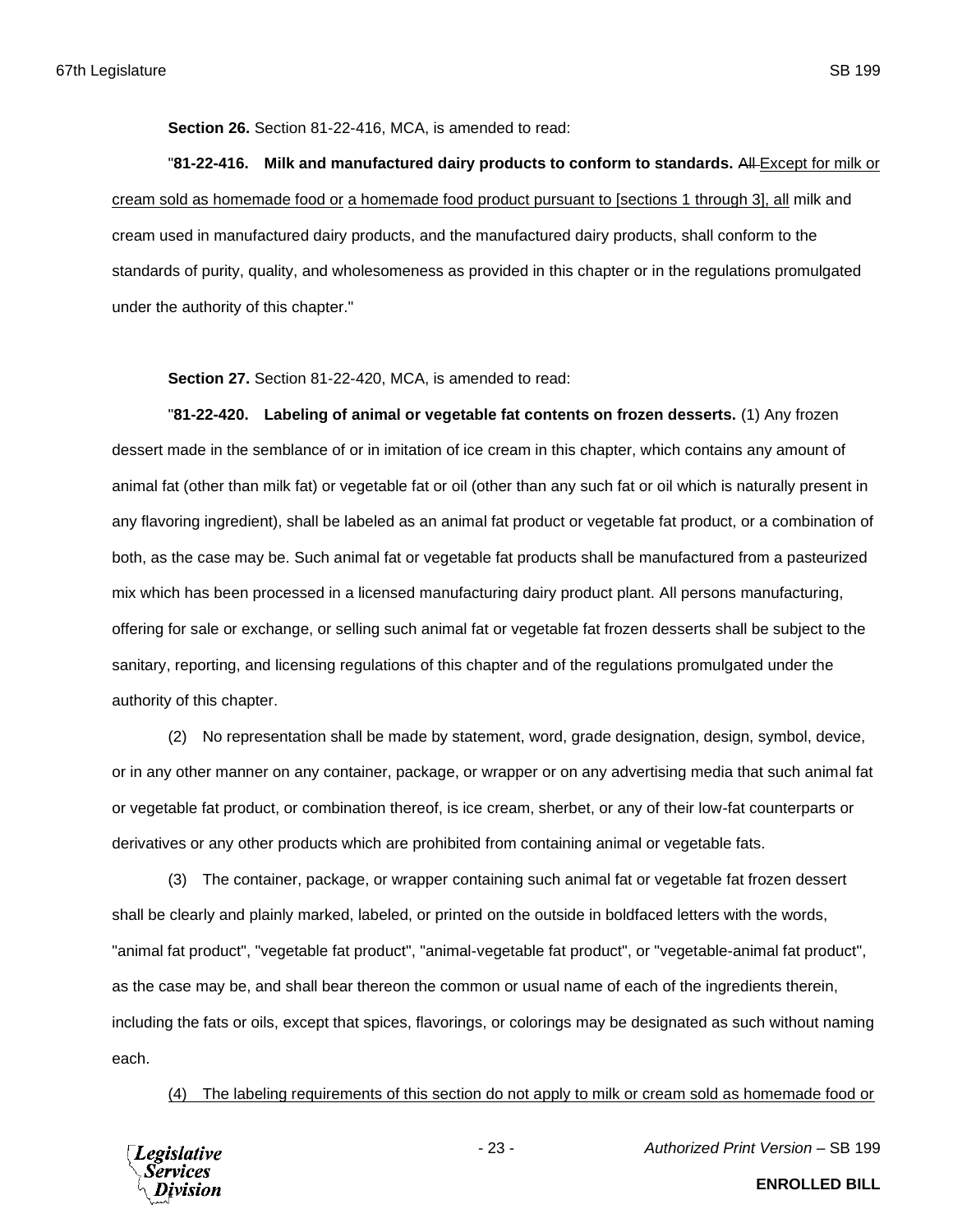**Section 28.** Section 81-22-421, MCA, is amended to read:

"**81-22-421. Labeling on manufactured dairy products to conform to requirements.** Labeling Except for milk or cream sold as homemade food or a homemade food product pursuant to [sections 1 through 3], labeling on manufactured dairy products must conform to requirements of the Food, Drug, and Cosmetic Act and to the other requirements that are adopted by the department or the department of public health and human services."

**Section 29.** Section 81-22-503, MCA, is amended to read:

"**81-22-503. Buyers and plants to make records available to department.** (1) Persons, including cooperatives, who buy or sell milk or cream on the basis of butterfat, protein, solids, or other component content of milk or cream shall make available to the department, on its request, records showing the amounts of milk or cream sold or purchased, the price per pound, the amount paid, the sampling period for which the amount was paid, and the name and address of the person to whom payment was made or from whom payment was received.

(2) A manufactured dairy product plant, on request by the department, shall make available production records of dairy manufactured products covered by this chapter and manufactured products made in semblance or imitation of these dairy products.

(3) Small dairies selling milk or cream as homemade food or a homemade food product pursuant to [sections 1 through 3] are exempt from the recordkeeping requirements of this section."

**Section 30.** Section 81-23-103, MCA, is amended to read:

"**81-23-103. General powers of department and board.** (1) The Except for milk produced from a small dairy as defined in 81-21-101, the board shall supervise, regulate, and control the milk industry of this state, including the production, processing, storage, distribution, and sale of milk sold for consumption in this state. The board shall conduct hearings and make determinations under this chapter and under board rules and orders promulgated pursuant to this chapter. This chapter does not affect the status, force, or operation of any



- 24 - *Authorized Print Version* – SB 199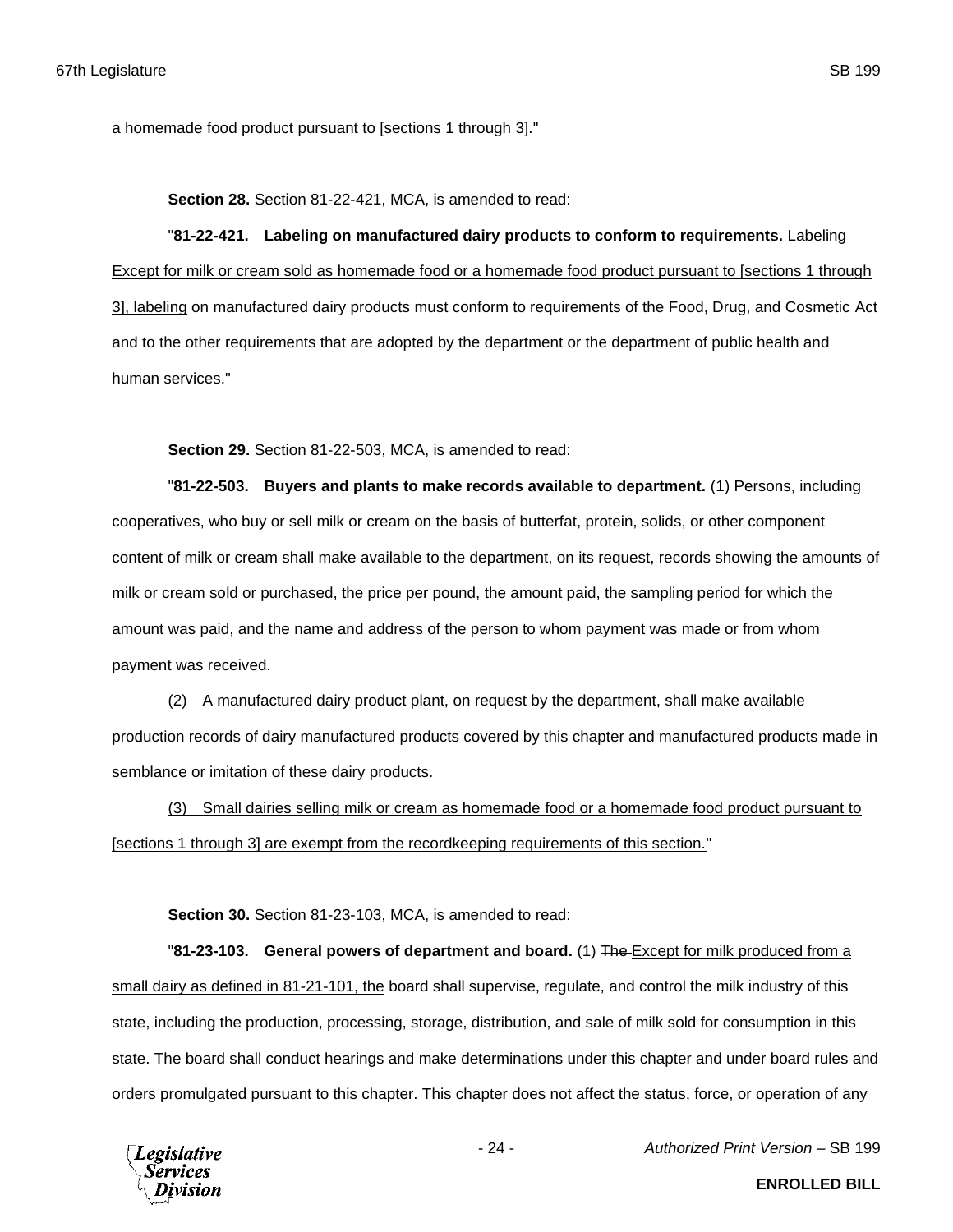provision of public health laws, county board of health rules, or municipal ordinances for the promotion or protection of the public health.

(2) The department may cooperate with the department of public health and human services, a county or city board of health, or the department of agriculture in enforcing this chapter.

(3) The department shall assist the board by investigating all matters pertaining to the production, processing, storage, distribution, and sale of milk in this state and by bringing proceedings to enforce the orders of the board. The department, in exercising its enforcement duties, may subpoena milk dealers, their records, books, and accounts, and any other person from whom information may be desired or considered necessary to carry out the purposes and intent of this chapter. The department may take depositions of witnesses who are sick or absent from the state or who cannot otherwise appear in person before the department at its offices. The department shall give at least 10 days' notice to the proposed witness.

(4) The department shall provide staff to the board as provided in 2-15-121 to assist in technical, enforcement, and regulatory activities."

**Section 31.** Section 81-23-401, MCA, is amended to read:

"**81-23-401. Entry, inspection, and investigation.** The Except for the premises of a small dairy as defined in 81-21-101, the department may enter, at all reasonable hours, all places where milk is produced, processed, bottled, handled, or stored or where the books, papers, records, or documents relative to those transactions are kept, and may inspect and copy them in any place in this state. The department may administer oaths and take testimony for the purpose of ascertaining facts which, in the judgment of the department, are necessary to administer this chapter."

**Section 32.** Section 81-23-405, MCA, is amended to read:

"**81-23-405. Violations made misdemeanors -- penalties.** (1) A Except for a person operating a small dairy as defined in 81-21-101, a person who produces, sells, distributes, or handles milk in any way, except as a consumer, without a license from the board as required by this chapter or who violates a lawful rule of the department or board is guilty of a misdemeanor punishable by a fine not exceeding \$600. Each day's violation is a separate offense.



- 25 - *Authorized Print Version* – SB 199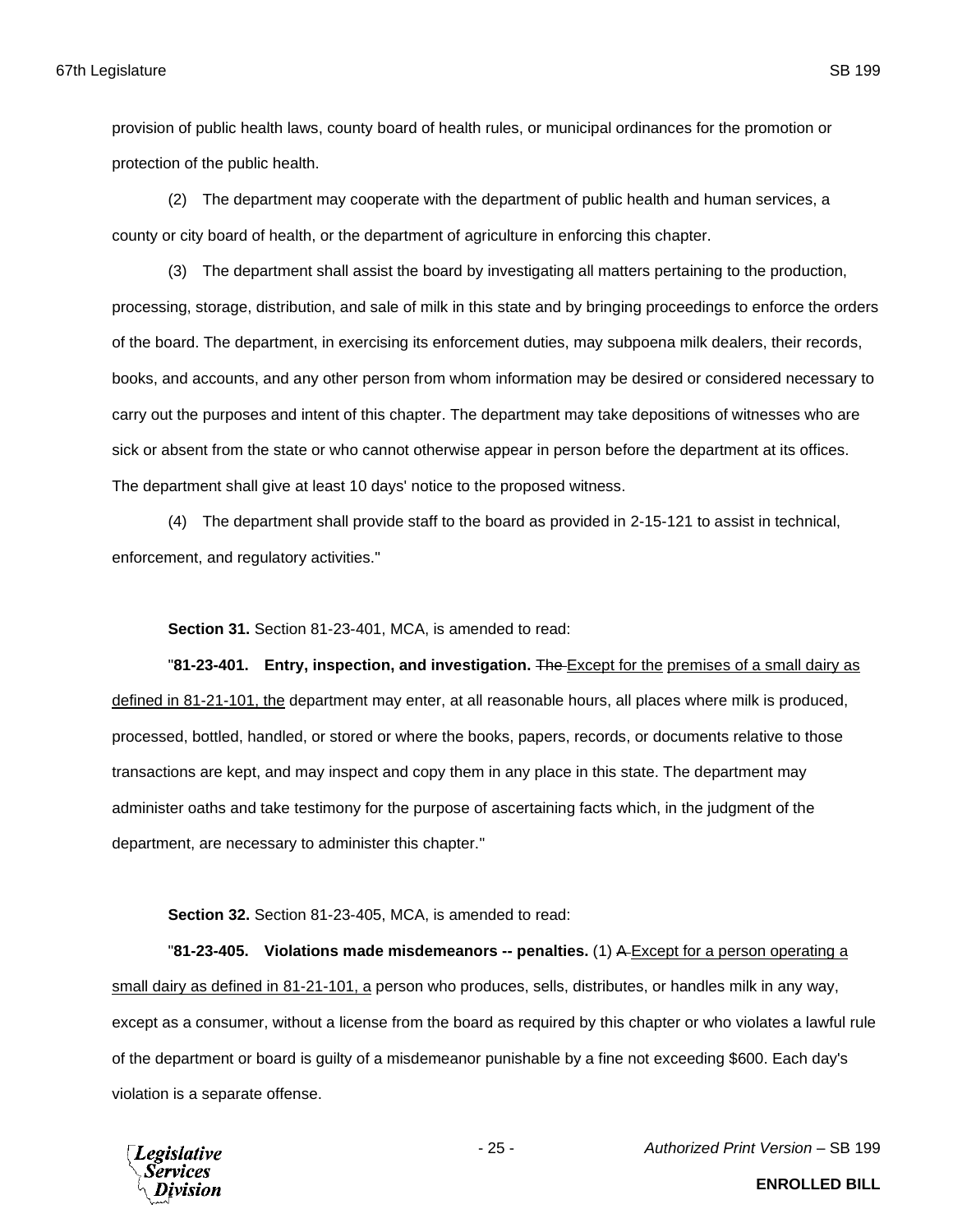(2) The district courts have original jurisdiction in all criminal actions for violations of this chapter and in all civil actions for the recovery or enforcement of penalties provided for in this chapter. All of those actions, both criminal and civil, must be tried in the district court.

(3) The county attorneys, in their respective counties, shall diligently prosecute all violations of this chapter."

**Section 33. Codification instruction.** [Sections 1 through 3] are intended to be codified as an integral part of Title 50, and the provisions of Title 50 apply to [sections 1 through 3].

**Section 34. Effective date.** [This act] is effective on passage and approval.

- END -

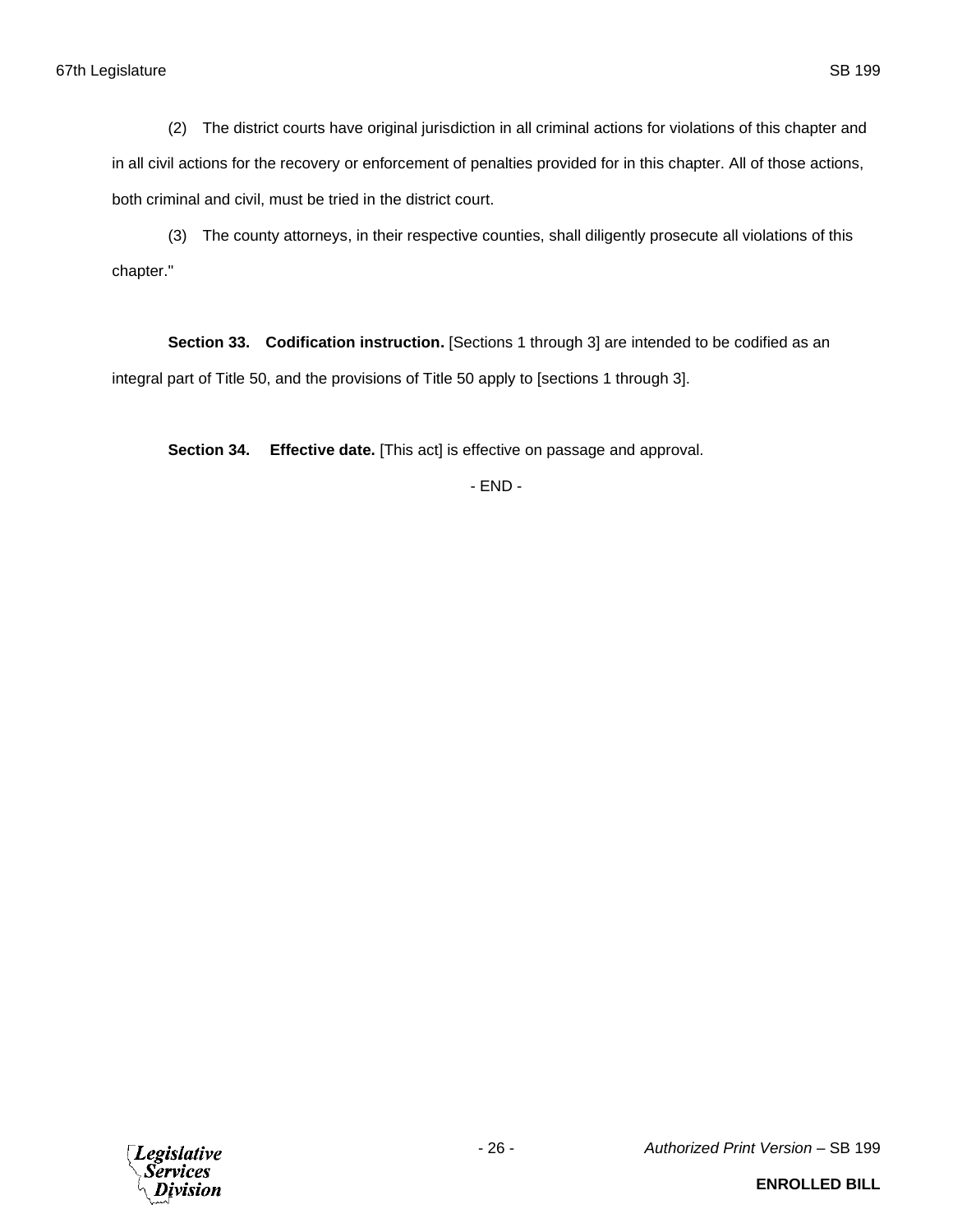I hereby certify that the within bill,

SB 199, originated in the Senate.

Secretary of the Senate

President of the Senate

| Signed this | uav    |
|-------------|--------|
|             | 111'11 |
| $\Omega$    |        |

\_\_\_\_\_\_\_\_\_\_\_\_\_\_\_\_\_\_\_\_\_\_\_\_\_\_\_\_\_\_\_\_\_\_\_\_\_\_\_\_\_\_\_

\_\_\_\_\_\_\_\_\_\_\_\_\_\_\_\_\_\_\_\_\_\_\_\_\_\_\_\_\_\_\_\_\_\_\_\_\_\_\_\_\_\_\_

Speaker of the House

| Sianed this |  |
|-------------|--|
| $\Omega$    |  |

\_\_\_\_\_\_\_\_\_\_\_\_\_\_\_\_\_\_\_\_\_\_\_\_\_\_\_\_\_\_\_\_\_\_\_\_\_\_\_\_\_\_\_